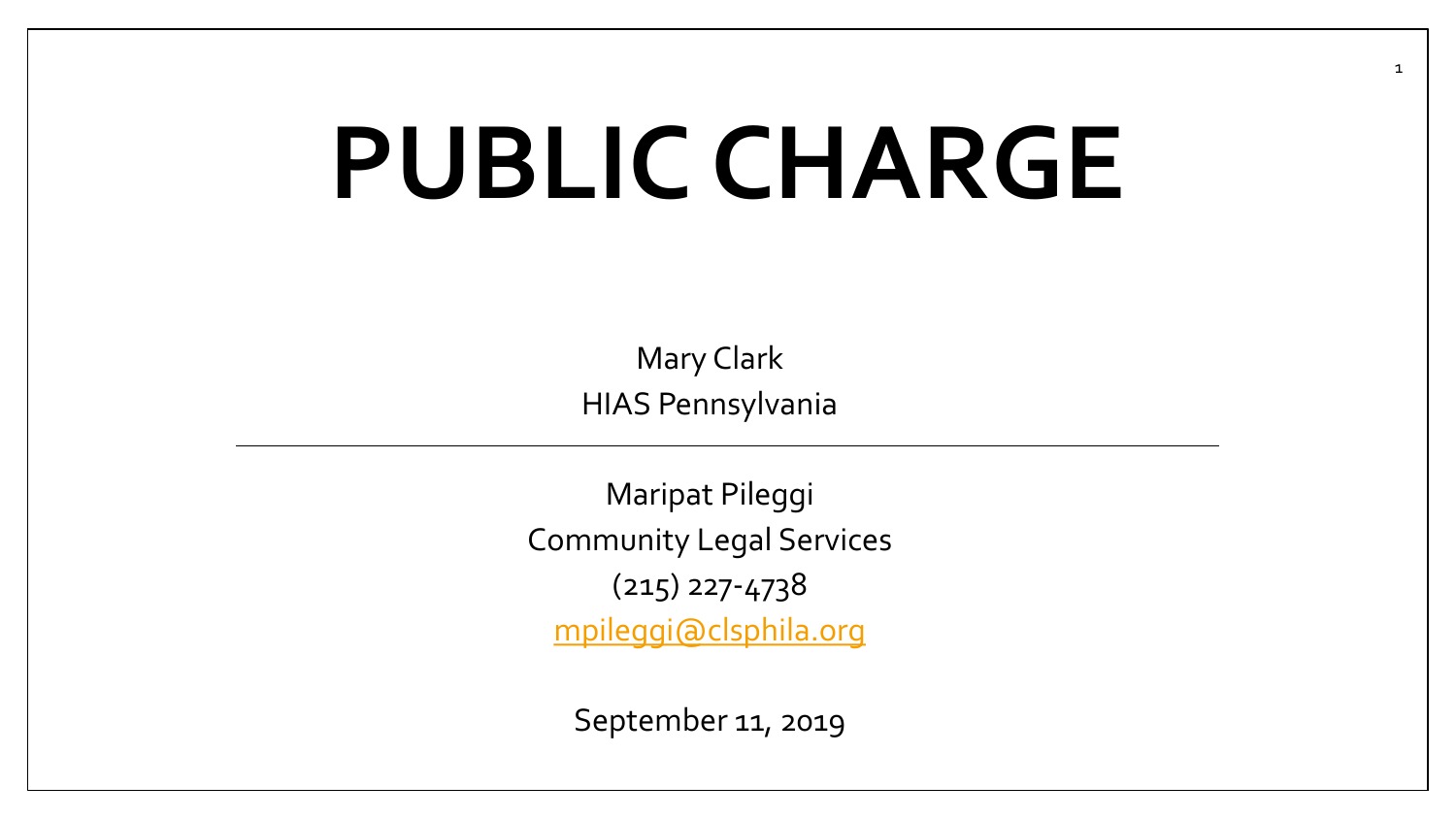### What is public charge?

- Public charge has been a part of federal law since 1882.
- Public charge grounds of inadmissibility. Immigration officials can deny some immigrants a visa or a green card if the immigration official finds that the immigrant is a public charge.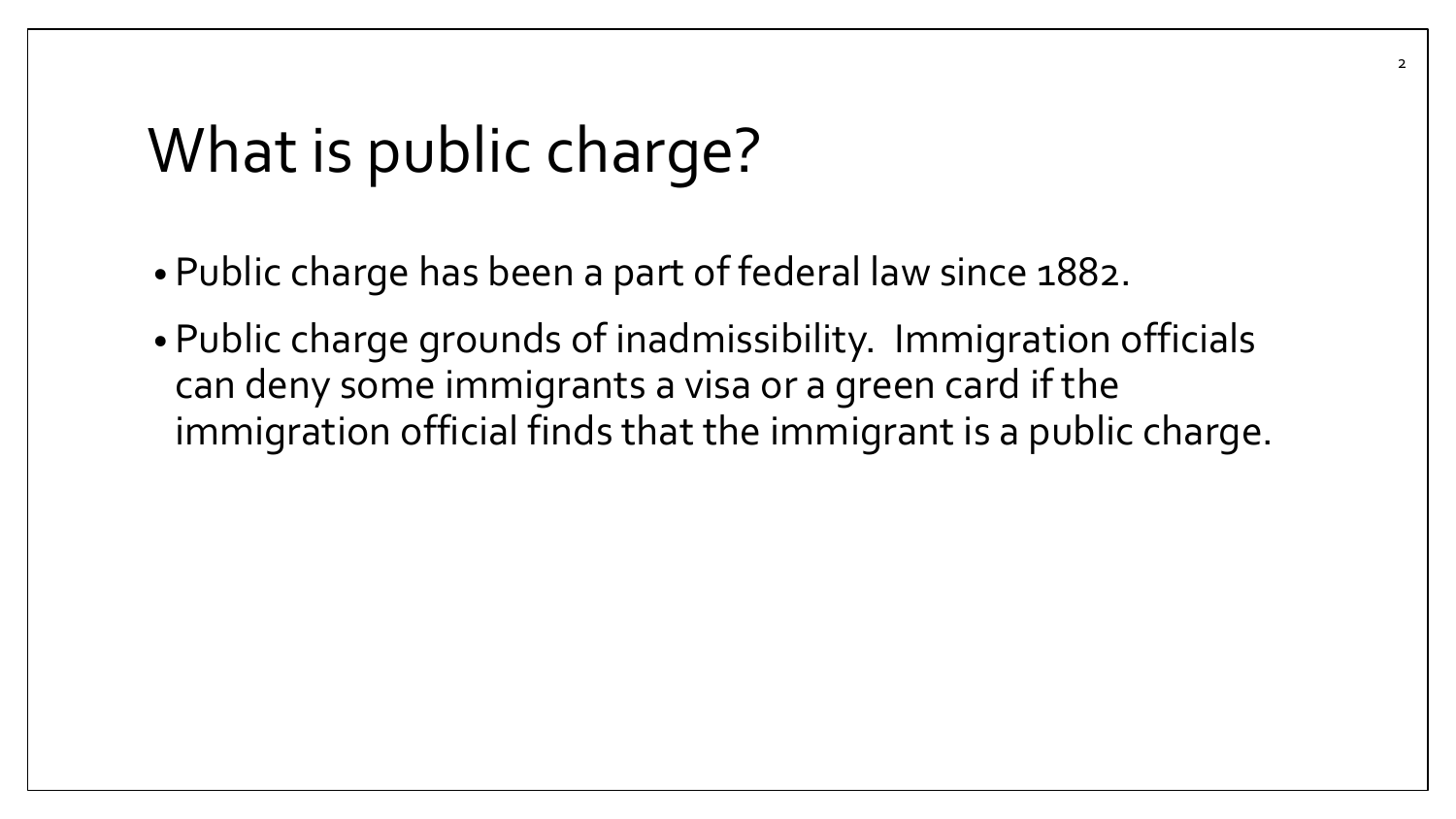### Public Charge Grounds of Inadmissibility Is Only a Factor in Green Card Application, Visa Application, and Visa Renewal Processes

#### **Public Charge cannot be used to deny the following:**

- US Citizenship applications
- Green Card renewal applications
- Asylum applications
- DACA renewals
- TPS applications or renewals
- VAWA petitions
- U and T Visa applications
- SIJ applications
- And more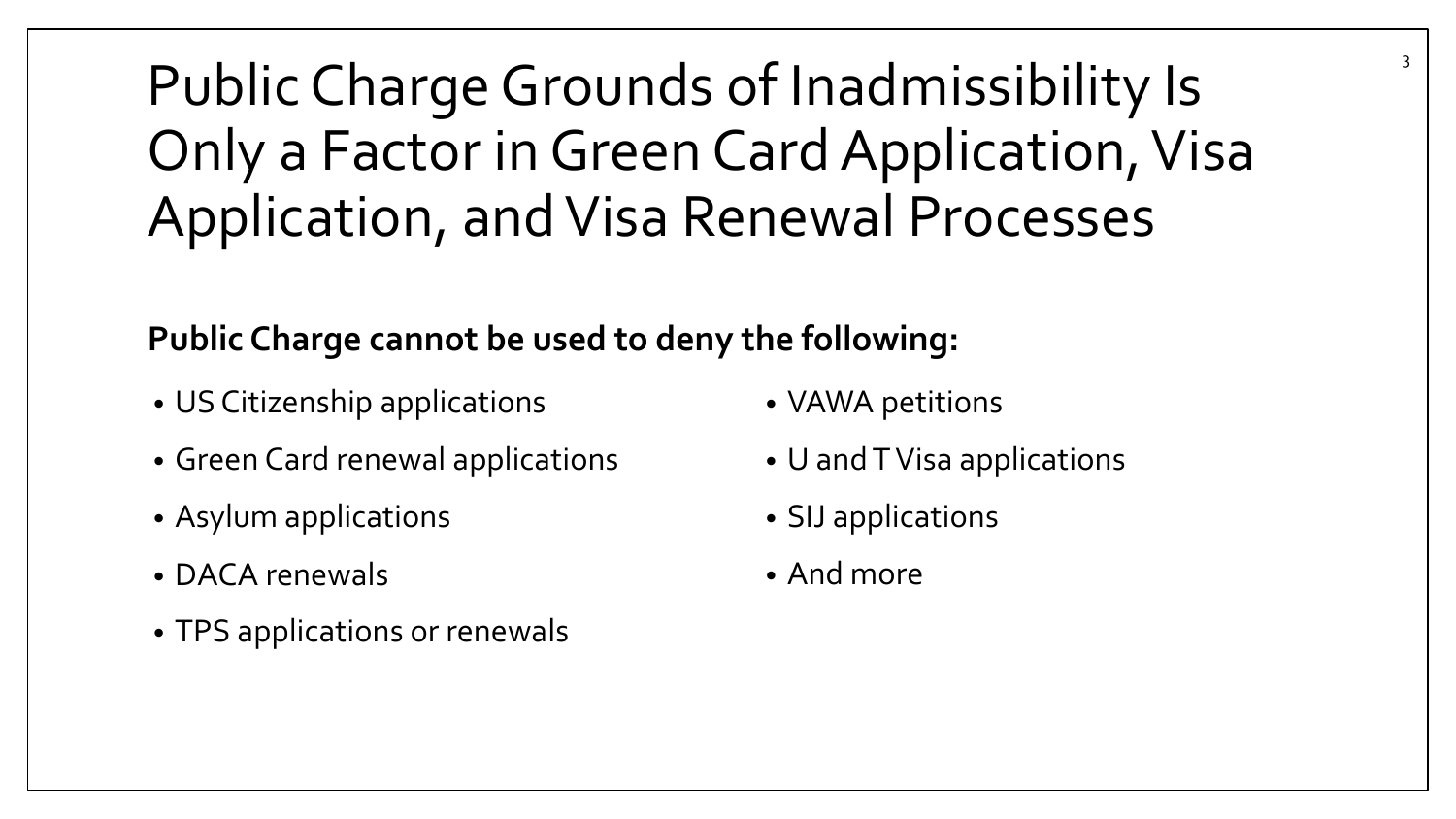### And many people are exempt from public charge grounds of inadmissibility when applying for green cards

**The following people cannot be denied green cards on public charge grounds:**

- Refugees
- Asylees
- VAWA petitioners

• U-Visa holders

4

- T-Visa holders
- And more

• SIJ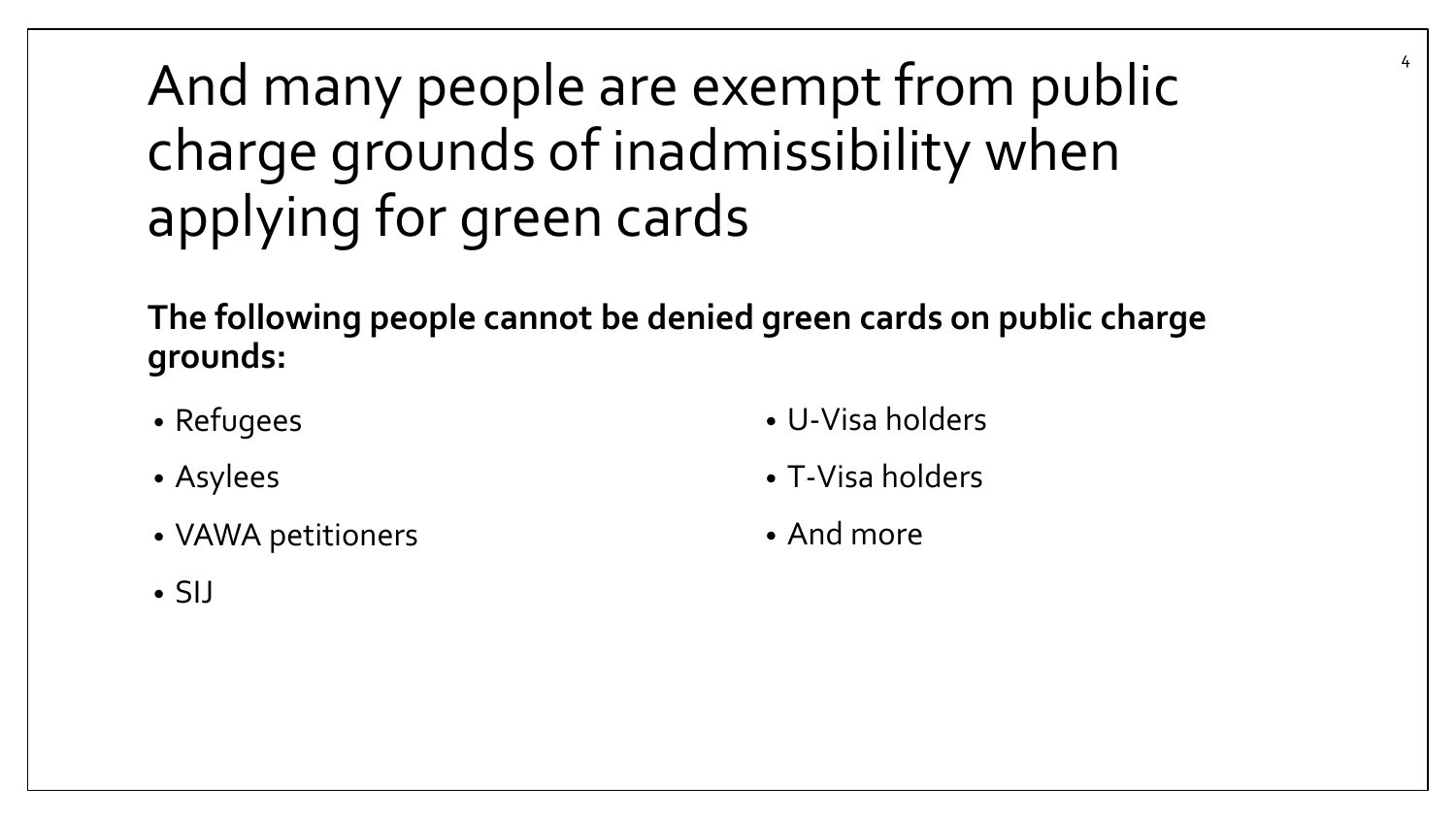# Who is at risk under the public charge grounds of inadmissibility?

• The main group of people who are at risk of the public charge grounds of inadmissibility are people who are applying for immigrant visas and green cards on family petitions.

• People with green cards who leave the U.S. for 180 days or more could also be at public charge risk when they seek to reenter the U.S. Green card holders traveling for less than 180 days are NOT at public charge risk when reentering.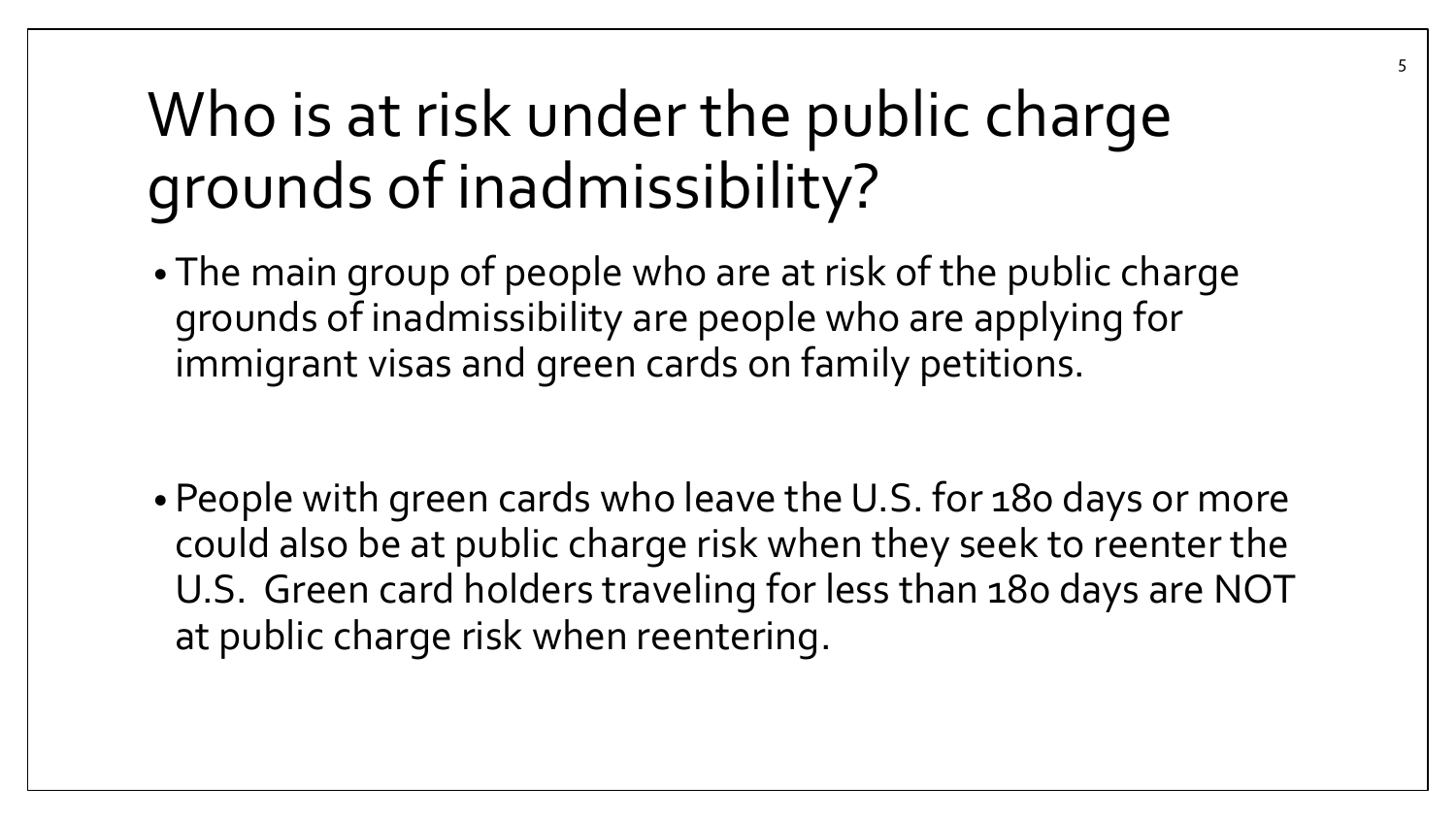# Who makes decisions about public charge inadmissibility?

• The Department of State makes public charge decisions for people applying for visas to enter the U.S. from overseas.

• The Department of Homeland Security, USCIS, makes public charge decisions for people applying for visa renewals and green cards in the U.S.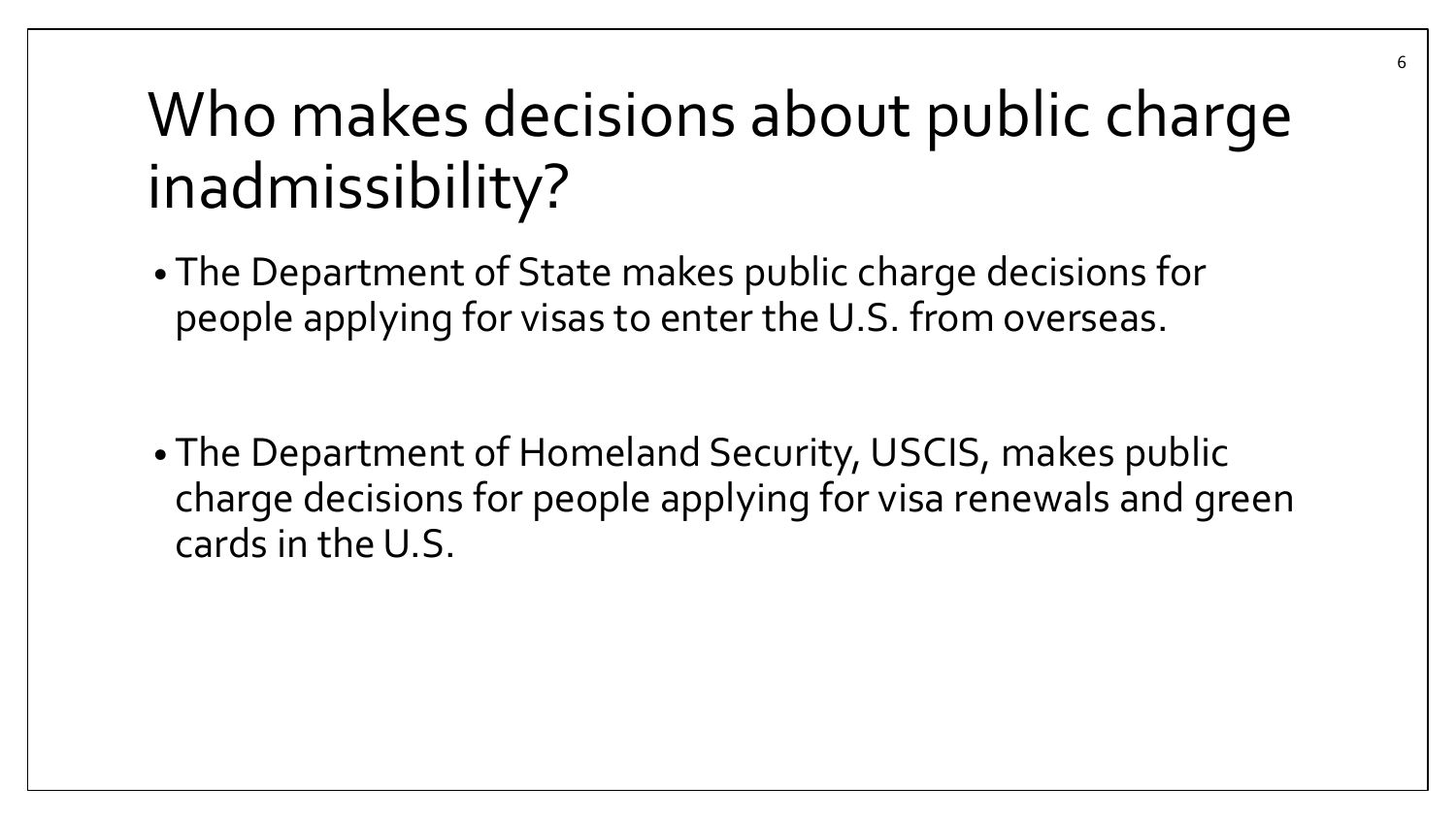# Current USCIS Public Charge Policies

•Under current policy, a public charge is someone who depends almost exclusively on the government for financial support. An immigrant's current and past receipt of cash assistance (TANF, GA and SSI) or Long-Term Care Medical Assistance (for nursing home care, for example) can be considered when making public charge determinations in the U.S. No other benefits can be considered.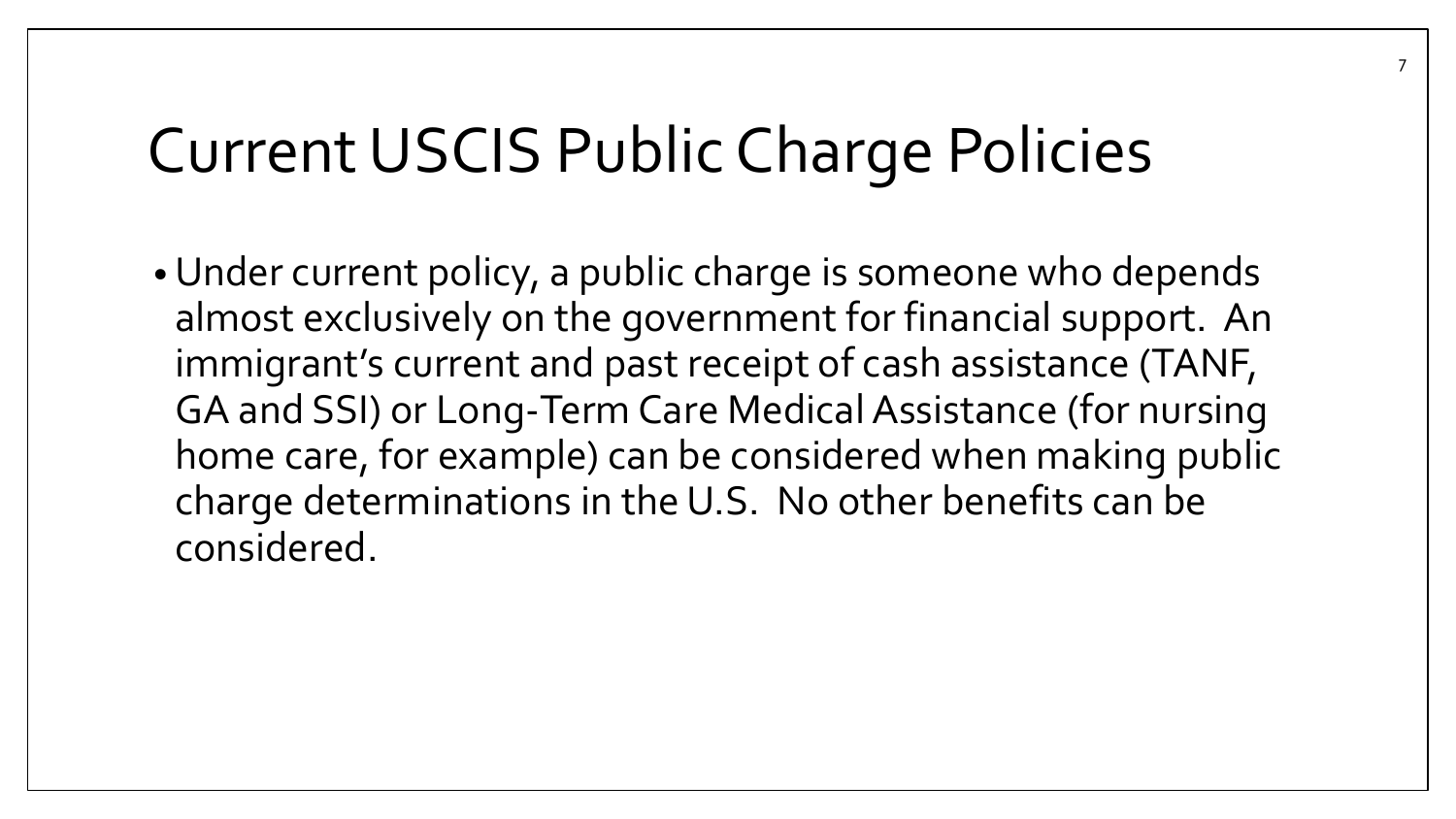• On August 14, 2019, USCIS published new rules redefining the term "public charge." The Department of State has started to make similar changes to its public charge rules and has stated that it will fully changes its rules to match USCIS's.

•USCIS's new rules are scheduled to take effect on October 15, 2019. Several lawsuits have been filed challenging the new rules. These lawsuits may delay or cancel the rules. Stay tuned for updates on these lawsuits.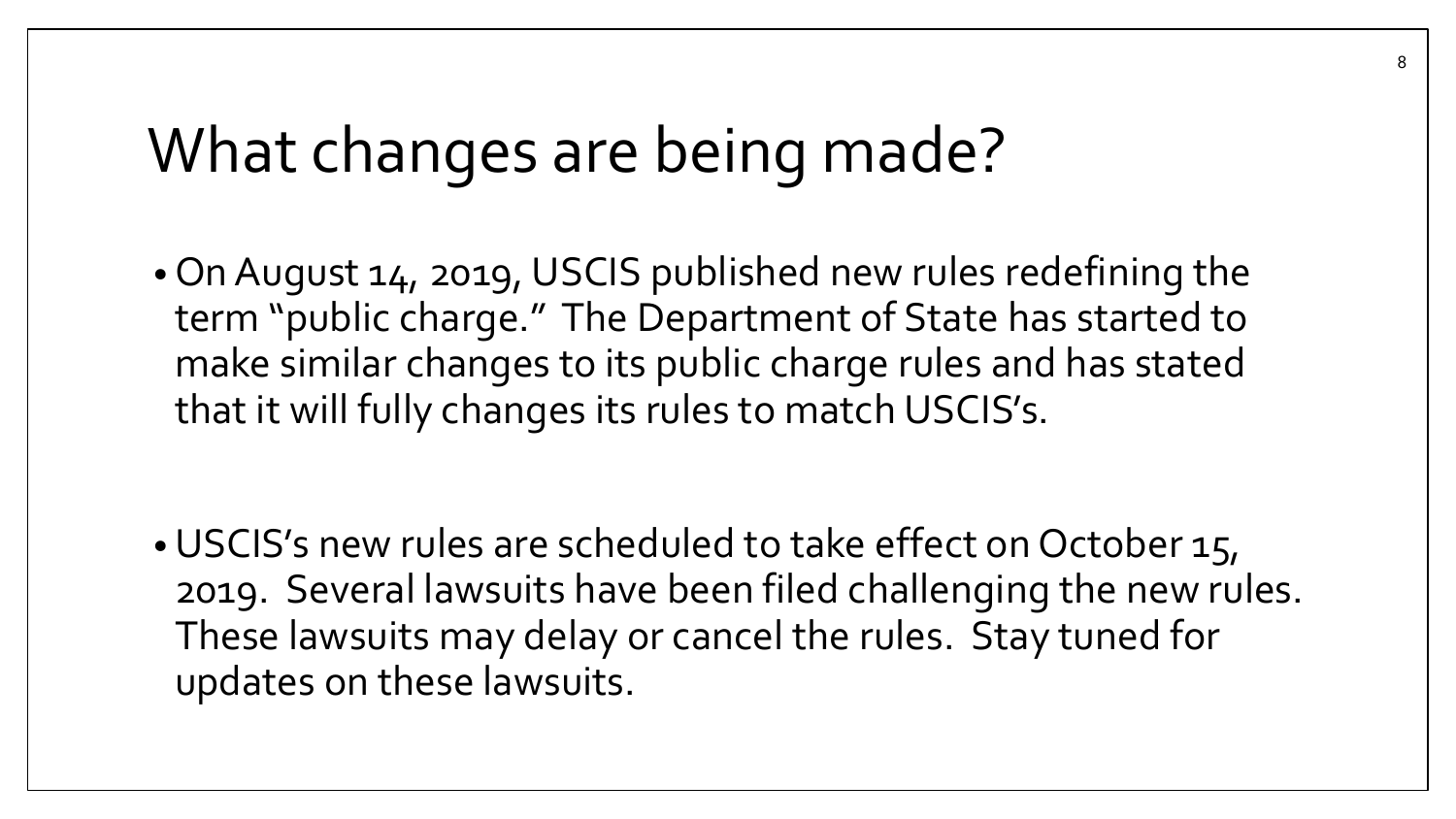• The new rules published on August 14, 2019 do NOT change and can NOT change the people who are subject to and exempt from the public charge grounds of inadmissibility.

• The public charge limitations and exemptions on slides 3 and 4 will remain in effect.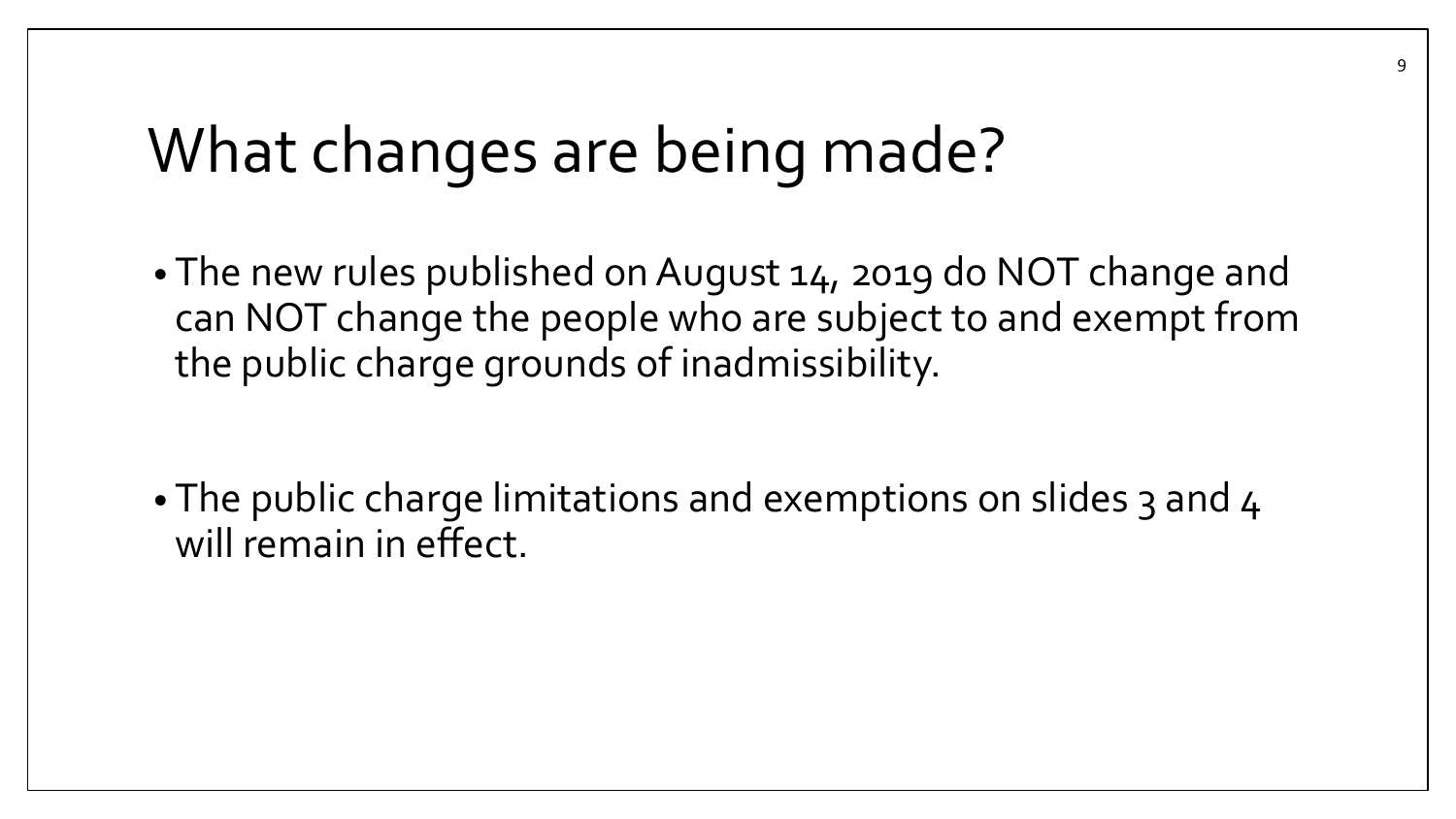- USCIS's new public charge rules will expand the definition of "public charge" to mean anyone who is more likely than not to use any of the following public benefits:
	- Cash Assistance (TANF, GA, SSI)
	- Federal Medical Assistance (except Emergency MA and MA for pregnant women and children)
		- Note that along with Emergency MA and MA for pregnant women and children, state-funded Medical Assistance is also NOT included. People who are eligible for any of these exempted MA programs can receive them without any public charge risk.
	- SNAP/Food Stamps,
	- Housing subsidies and public housing.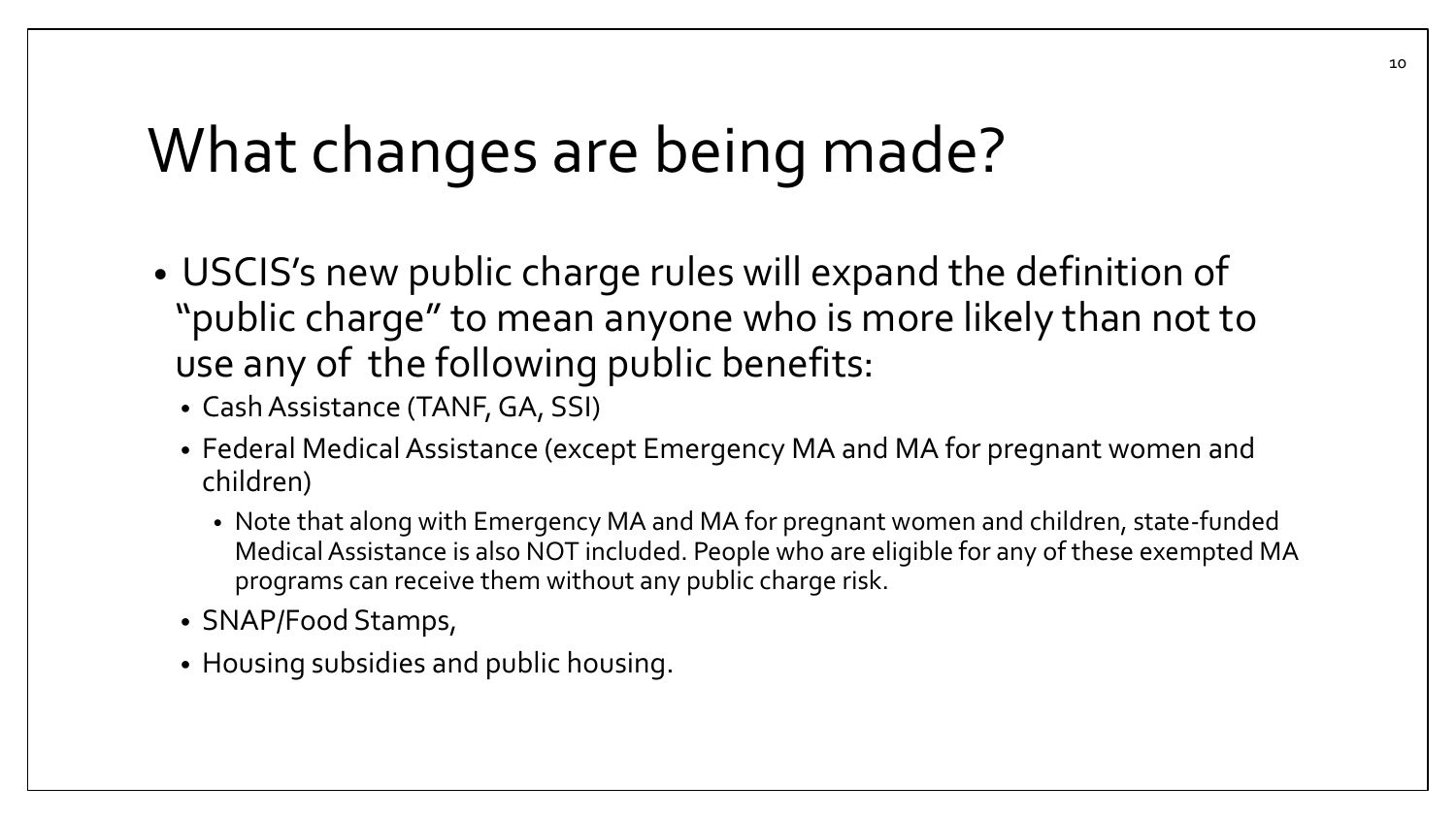### Overview of public benefits programs implicated in USCIS's new public charge rule

- TANF and GA: cash assistance for people in very deep poverty (about 20% FPL).
- SSI: cash assistance for people with disabilities or over age 65 in poverty (about 75% FPL).
- Federal Medical Assistance: Income limit of 138% FPL for most, up to 250% FPL for some.
	- EXCLUSIONS:
		- MA for pregnant women (through 60 days post partum) and kids (under 21): Available to a broad range of "lawfully present" individuals with incomes between 138% and 220% FPL.
		- Emergency MA: for people whose immigration status makes them ineligible for "regular" federal MA and who have emergency medical conditions.
		- State-funded MA: available to a broad range of "lawfully present" individuals with very low income (20-45% FPL) and assets, and who meet categorical requirements (eg, disability, parent, age 59+).
- SNAP (Food Stamps): Income limit is 160% FPL for most, up to 200% FPL for some.
- Federal housing assistance-- section 8 and public housing: Income limits up to about 250% FPL (many programs in Philly have been closed for years).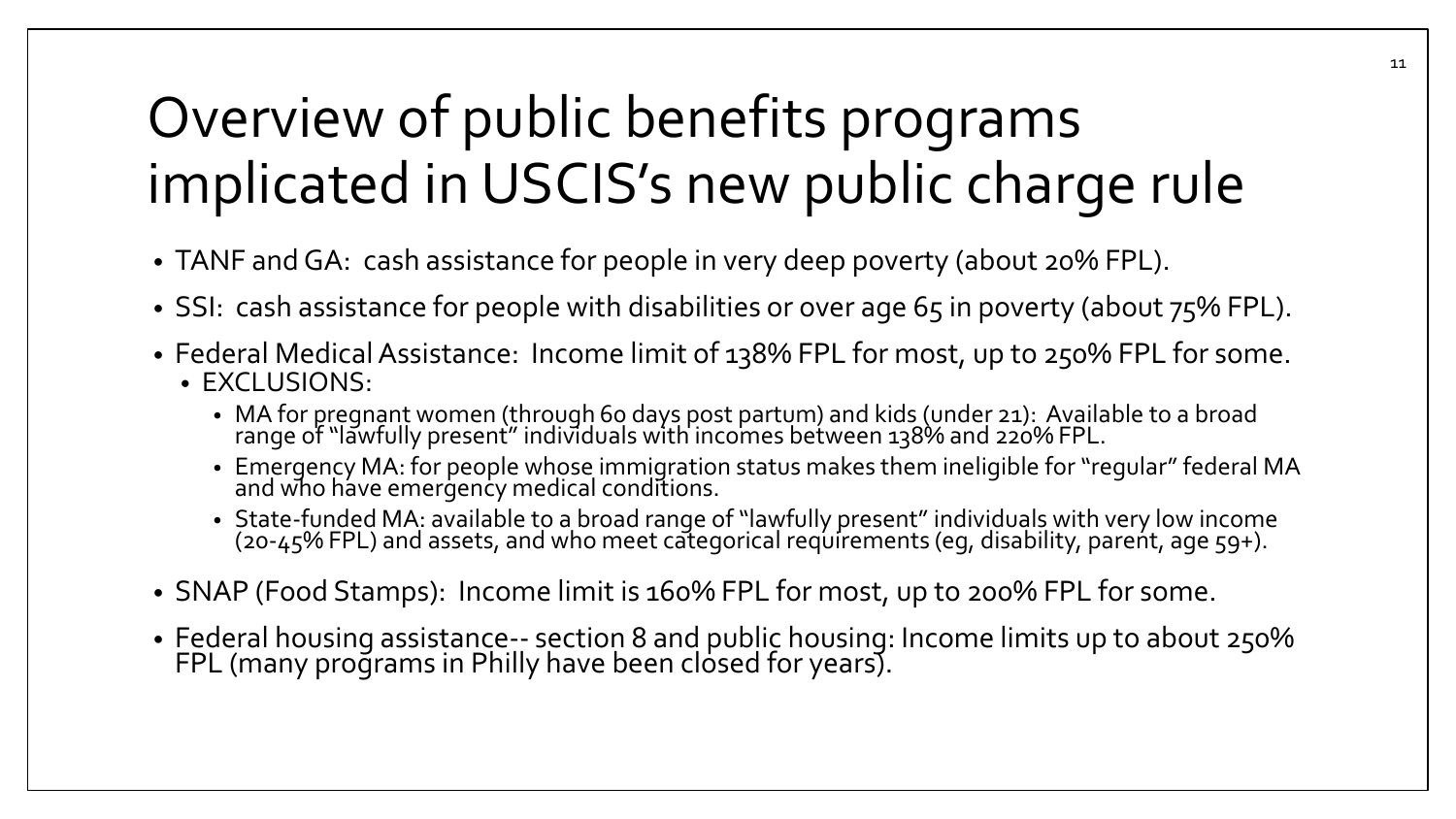• An immigrant's past use of named public benefits for 12 months (in the aggregate) over any 36 month period after October 15, 2019 will be heavily and negatively weighed during a public charge determination.

• But, keep in mind, that there are very few people who are both eligible for the public benefits named in the public charge rule and who are actually subject to the public charge grounds of inadmissibility.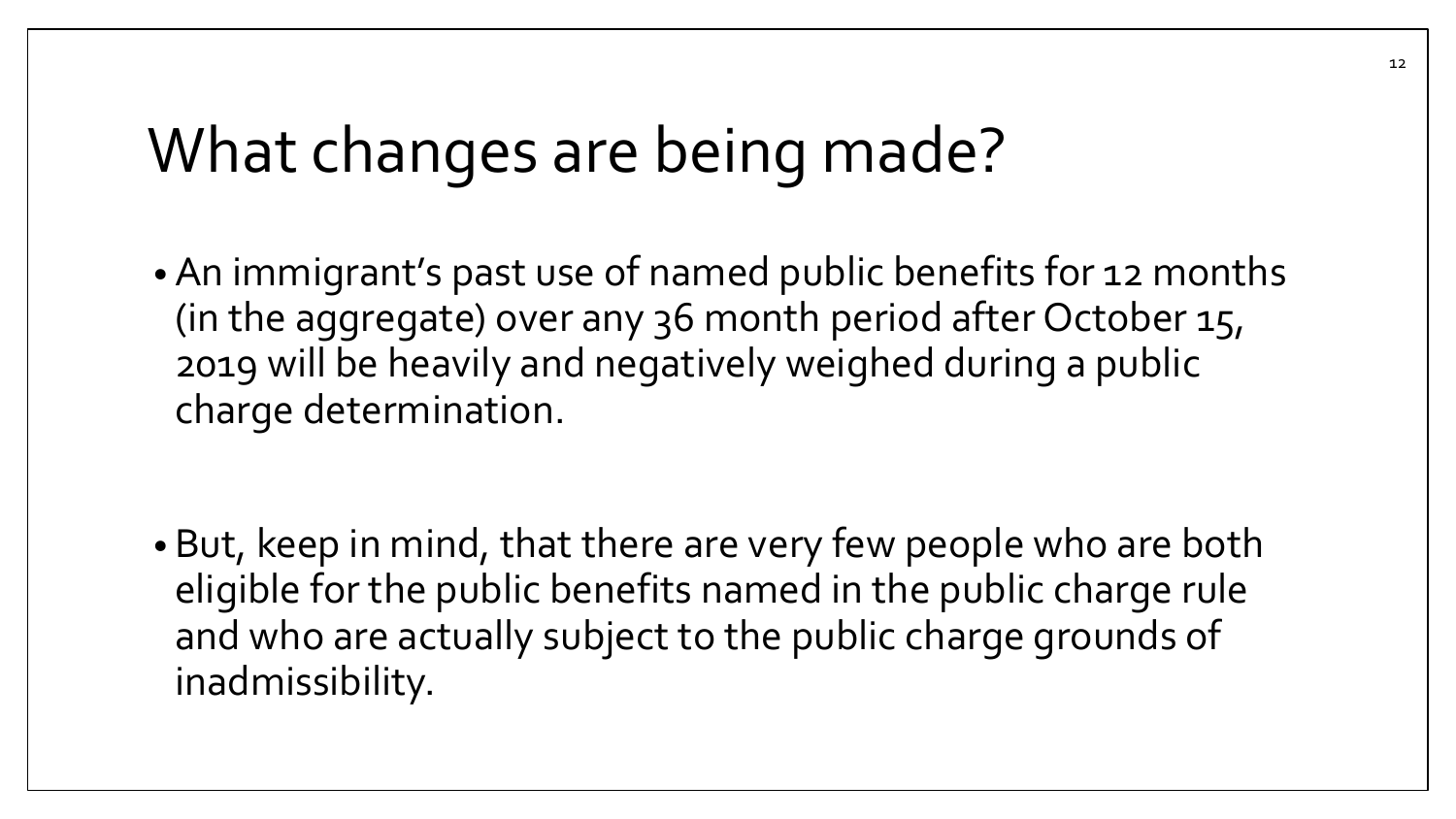#### Almost everyone who is eligible for public benefits in PA can get public benefits in PA without public charge risk.

|                                               | <b>TANF</b><br>eligible? | <b>SSI eligible?</b> | <b>SNAP</b><br>eligible? | MA eligible (not state MA, EMA, or kids or<br>pregnant women)? | Subject to new public<br>charge rule? |
|-----------------------------------------------|--------------------------|----------------------|--------------------------|----------------------------------------------------------------|---------------------------------------|
| Refugee/asylee                                | <b>Yes</b>               | Yes <sup>1</sup>     | <b>Yes</b>               | <b>Yes</b>                                                     | <b>No</b>                             |
| Cuban entrant                                 | <b>Yes</b>               | <b>Yes</b>           | <b>Yes</b>               | <b>Yes</b>                                                     | <b>No</b>                             |
| T-Visa holder                                 | <b>Yes</b>               | Yes <sup>1</sup>     | <b>Yes</b>               | <b>Yes</b>                                                     | <b>No</b>                             |
| <b>VAWA</b> petitioner                        | <b>Yes</b>               | No <sub>5</sub>      | Yes <sup>2</sup>         | Yes <sup>2</sup>                                               | <b>No</b>                             |
| Green card 5+ years                           | <b>Yes</b>               | No <sup>3</sup>      | <b>Yes</b>               | <b>Yes</b>                                                     | No <sup>4</sup>                       |
| Green card less than 5 years                  | <b>Yes</b>               | No <sub>5</sub>      | No <sup>6</sup>          | No <sup>7</sup>                                                | No <sup>4</sup>                       |
| U-Visa                                        | <b>Yes</b>               | <b>No</b>            | <b>No</b>                | <b>No</b>                                                      | <b>No</b>                             |
| Applying for green card on<br>family petition | <b>Yes</b>               | <b>No</b>            | <b>No</b>                | <b>No</b>                                                      | Yes:                                  |

1. For first seven years with this status.

2. Subject to 5 year bar. If in first five years, see n. 6 for SNAP and n. 7 for MA.

3. Some exceptions apply. For example, disabled people with either 40 quarters of work history or who have been lawfully residing since 8/22/96.

4. Green card holders who leave the U.S. for 180+ days may be subject to public charge when reentering.

5. Some exceptions apply. For example, disabled people lawfully residing since 8/22/96.

6. Some exceptions apply. For example, people receiving a benefit for a disability, like GA MA.

7. Some exceptions apply. For example, those continuously present since 8/22/96 and some veterans.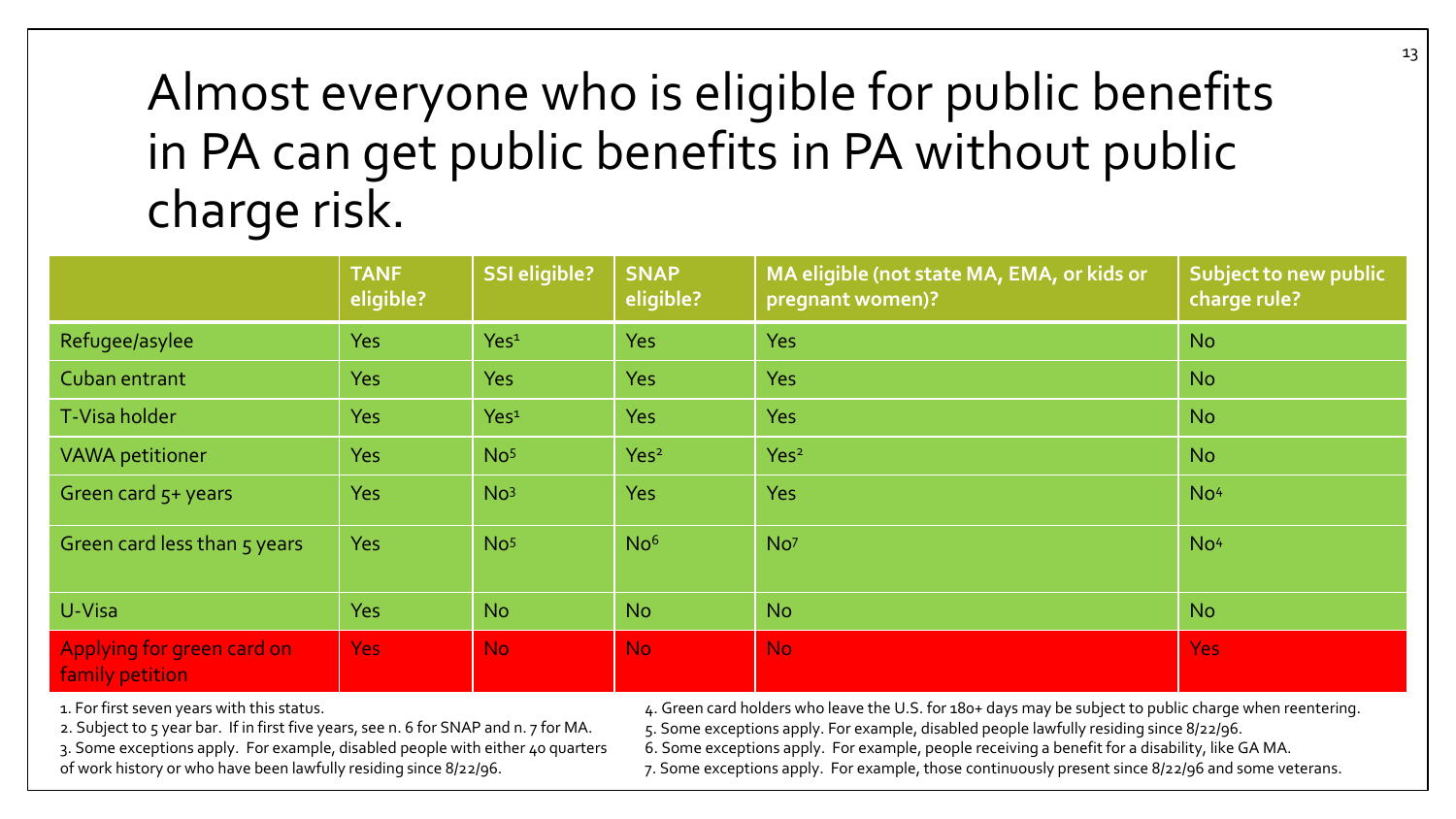• An immigrant's family member's receipt of benefits will not be considered. The only person whose public benefit receipt will count is the immigrant who is applying for a green card or a visa and who is subject to the public charge test.

#### **NO NEED FOR ANY FAMILY MEMBERS OF IMMIGRANTS SUBJECT TO FUTURE PUBLIC CHARGE TEST TO DROP BENEFITS AT ANY TIME!!!**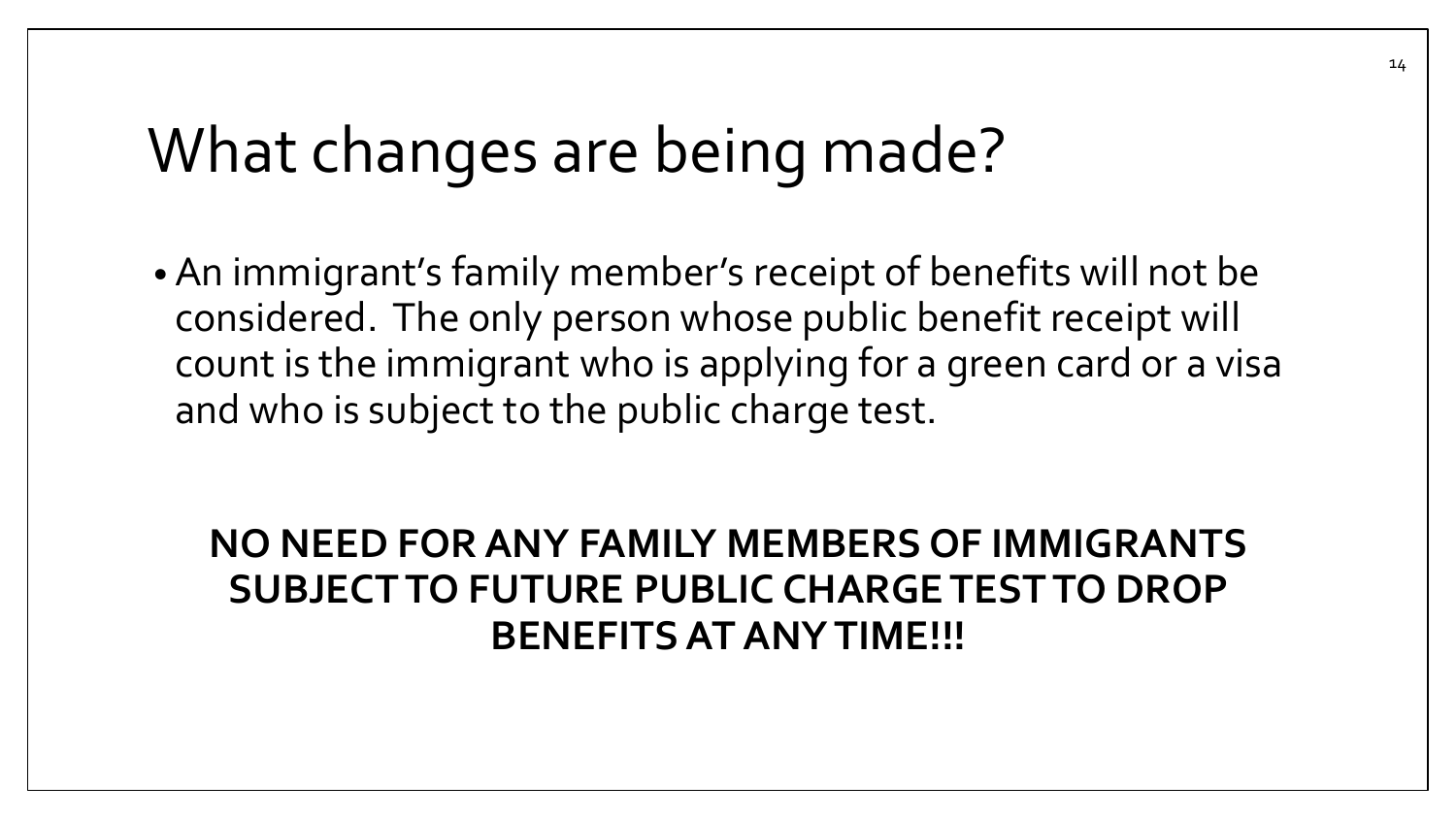•No benefits besides those explicitly listed will be considered. So, an immigrant's past receipt of WIC, EITC, UC, WC, school lunch, Marketplace subsidies, CHIP, state-funded Medical Assistance, EMA, MA for pregnant women and children and many others will NOT be considered in a public charge determination.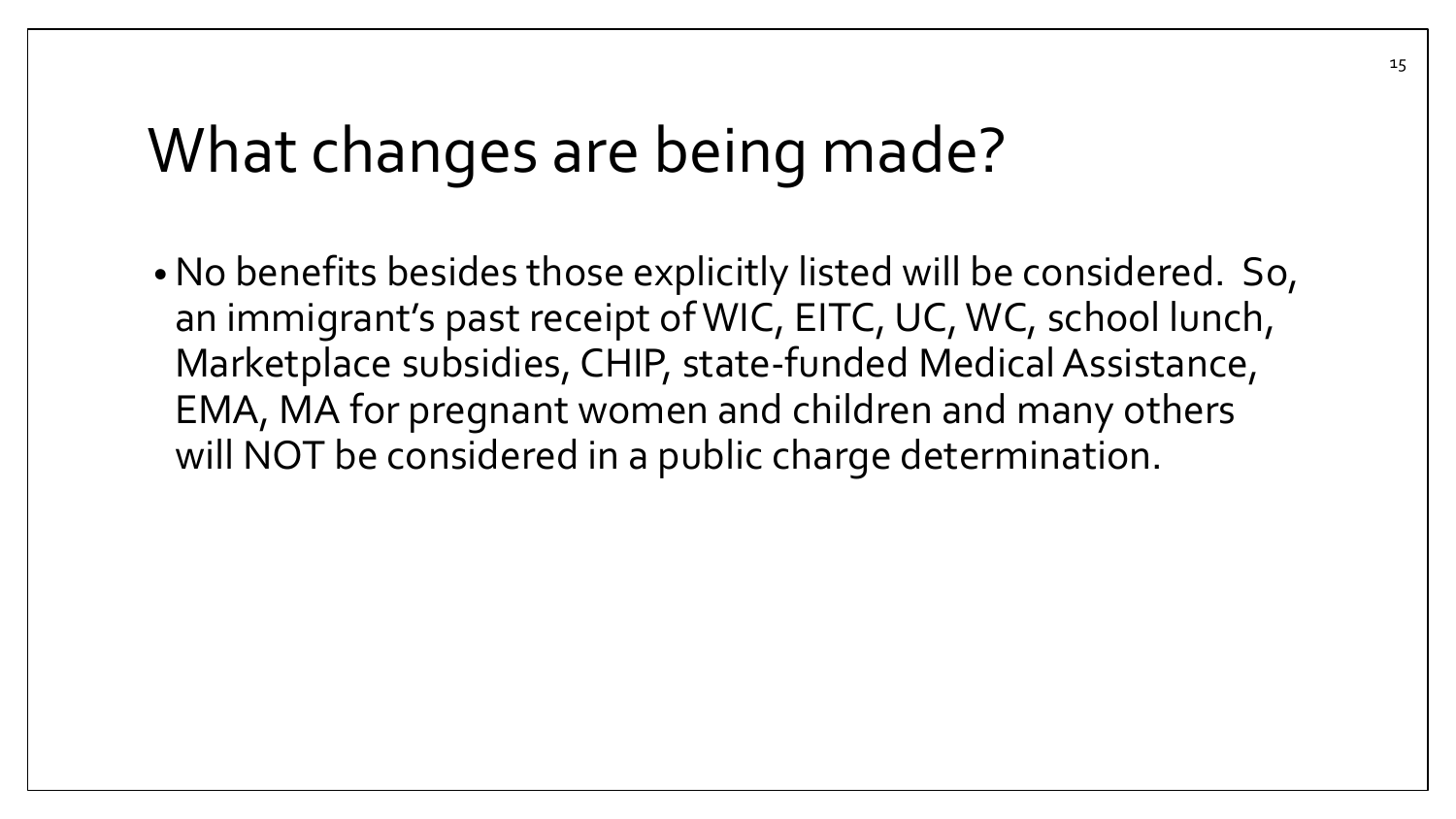• Totality of the circumstances is still the rule. Past public benefits receipt alone cannot automatically make someone a public charge.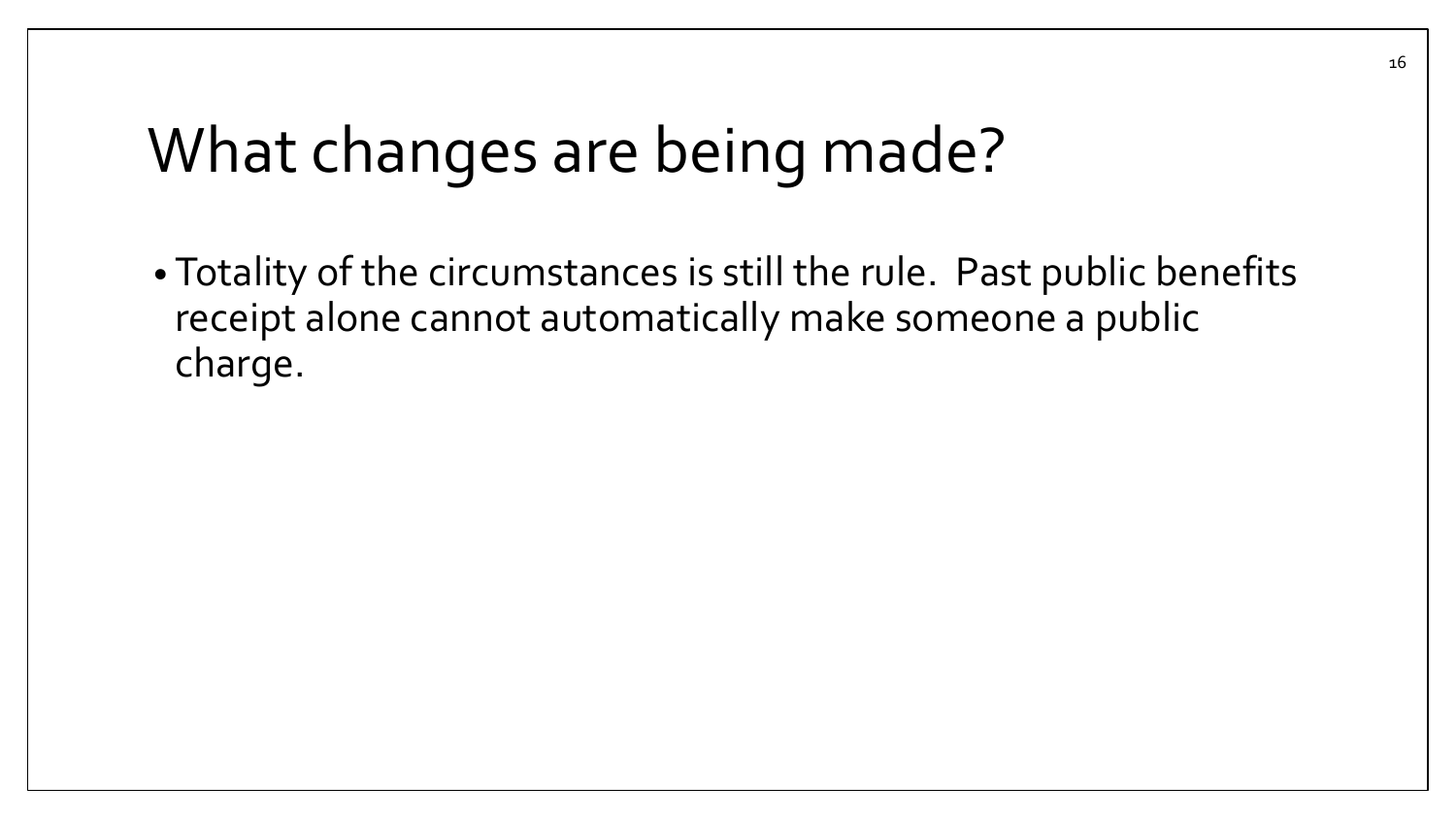# Totality of the Circumstances

- 1. Age
- 2. Health
- 3. Family Status/Household income
- 4. Assets, Resources, Financial Status
- 5. Education and Skills

• Affidavit of Support – minimal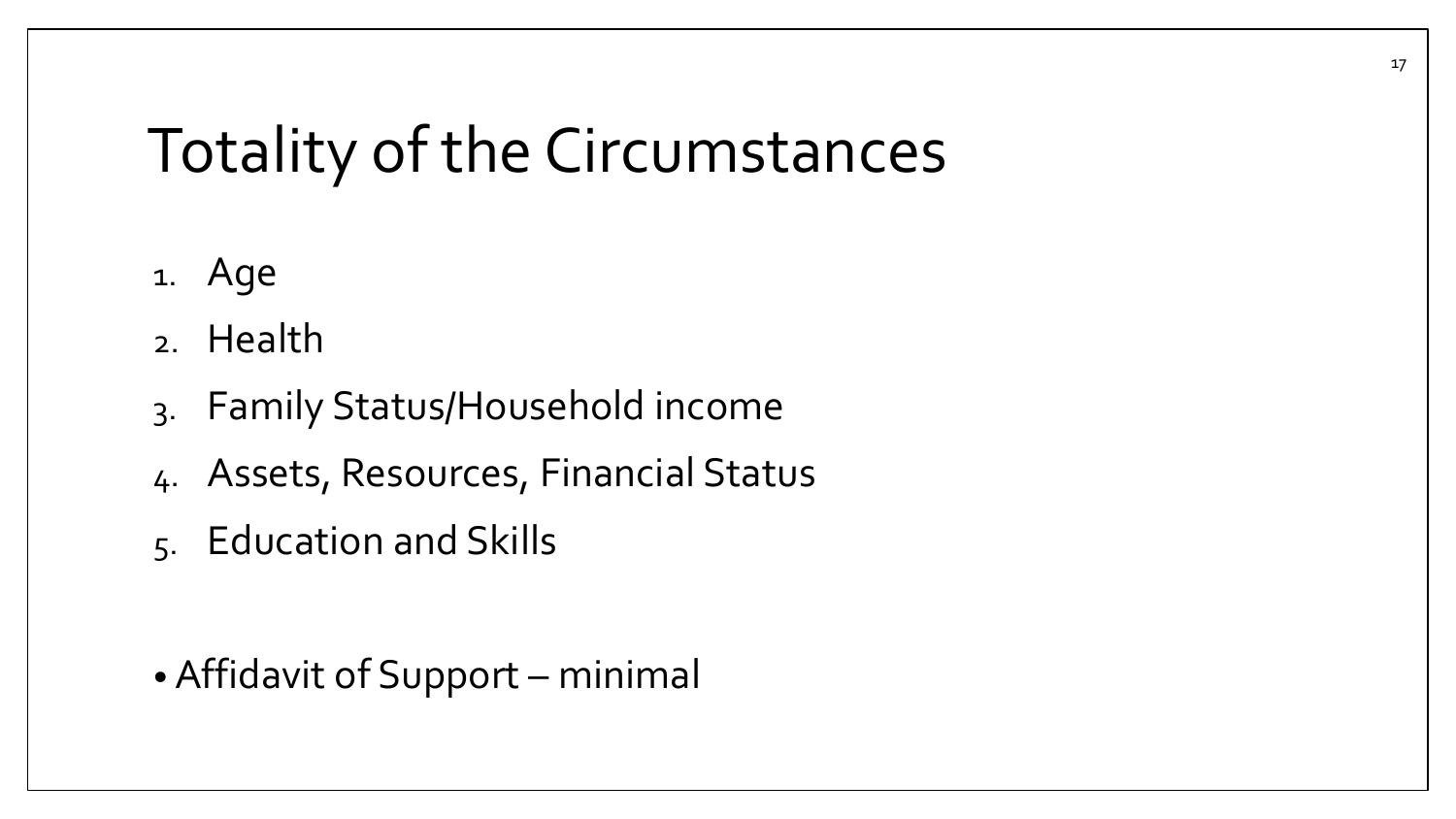### TOC Test

#### 1. Age

• Applicants under 18 or over 61 = negative factor

#### 2. Health

- Medical conditions that require extensive treatment and/or affect ability to work = negative factor
- USCIS will look at panel physician/civil surgeon report
- Applicants with medical conditions need to prove they can afford private health insurance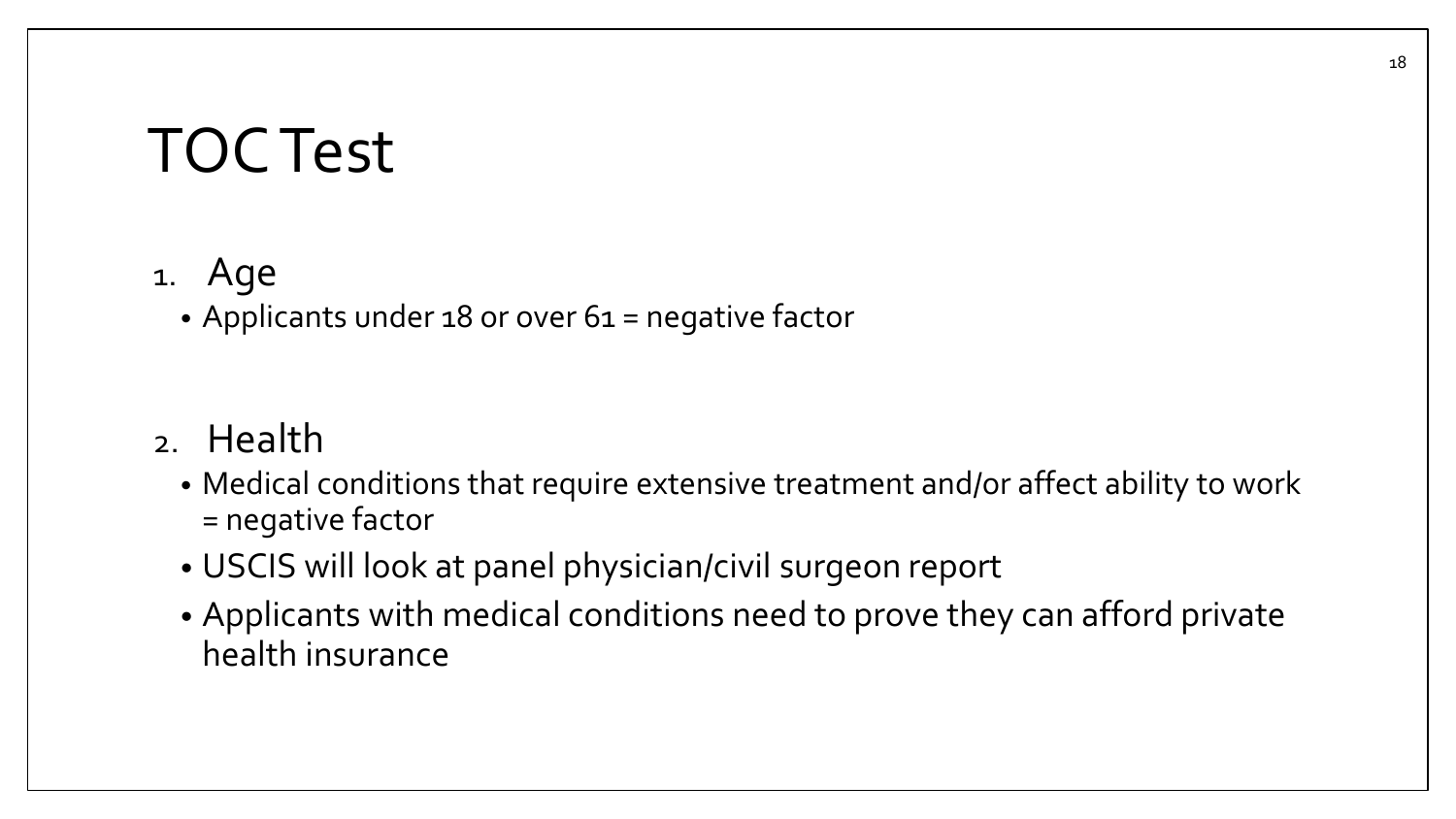### TOC Test

#### 3. Family Status/Household Size

- USCIS will ask: Does household size make applicant more likely to become a public charge?
- 4. Assets, Resources, Financial Status
	- Household income > 125% FPL
	- Assets such as accounts, real estate > 3 or 5 times the shortfall in household income
	- Sufficient assets to cover medical costs
	- Evidence: Credit history/score, tax transcripts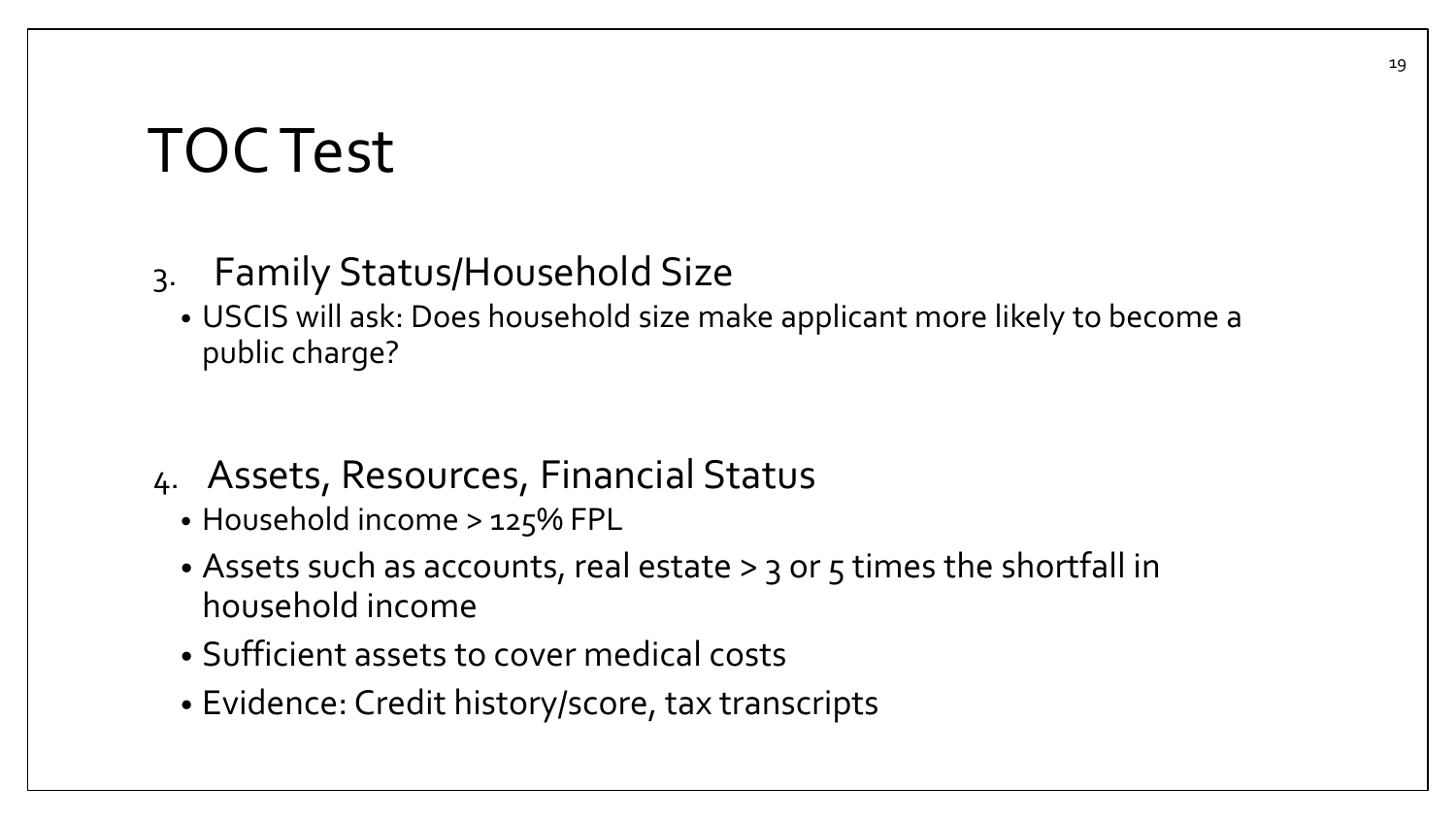### TOC Test

#### 5. Education and Skills

- Employment history
- High school diploma
- Occupational skills/certificates/licenses
- English proficiency
- Exemption: primary caregiver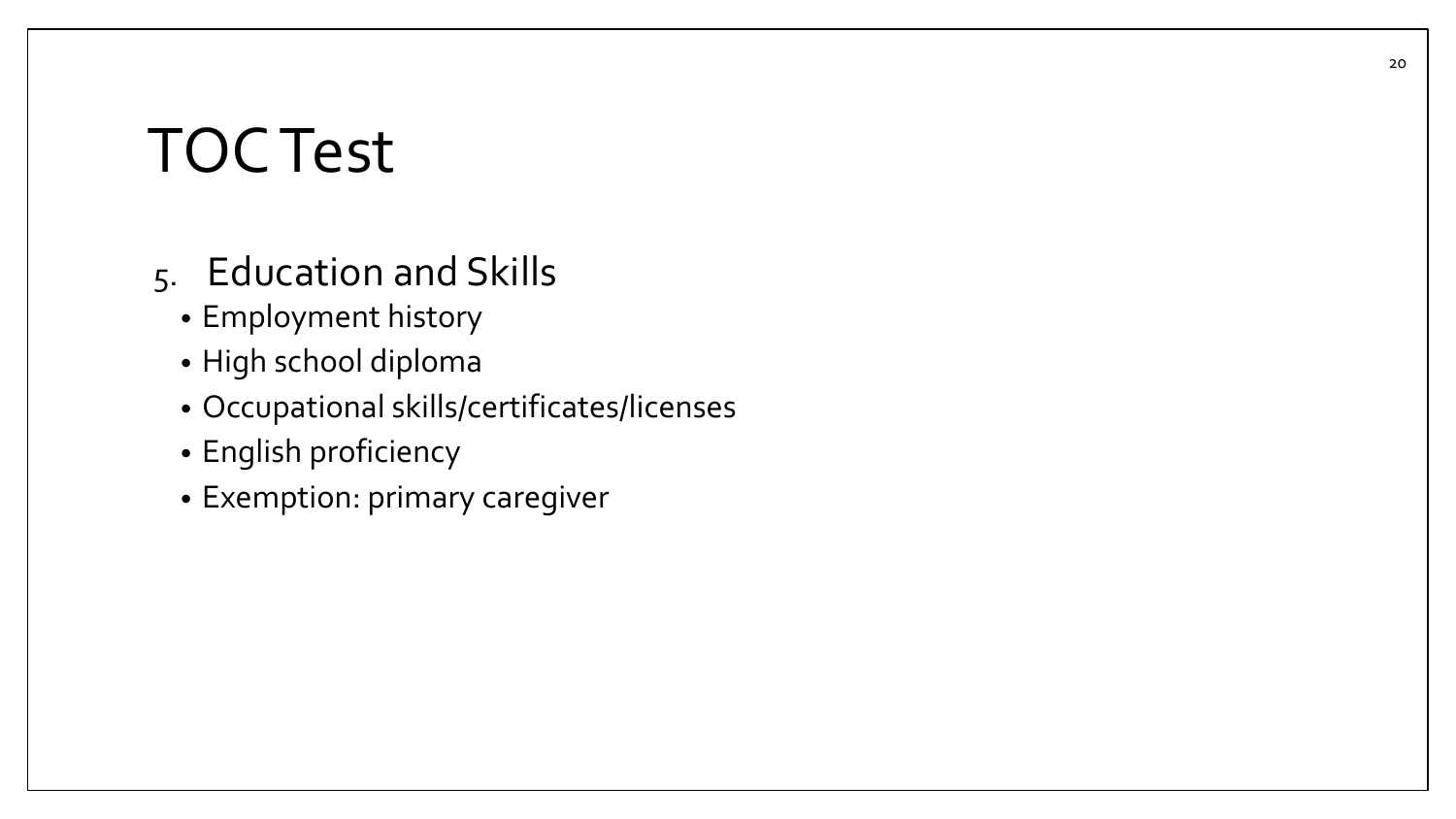# Heavily-weighted Factors

#### •Negative

- No job history or prospects
- Currently receiving "public benefits"
- Approved for public benefits for 12 mos within any 36-month period after October 15, 2019
- Serious medical condition + no insurance

#### • Positive

- Assets and support above 250% of FPL
- Work authorized and income above 250% of FPL
- Private health insurance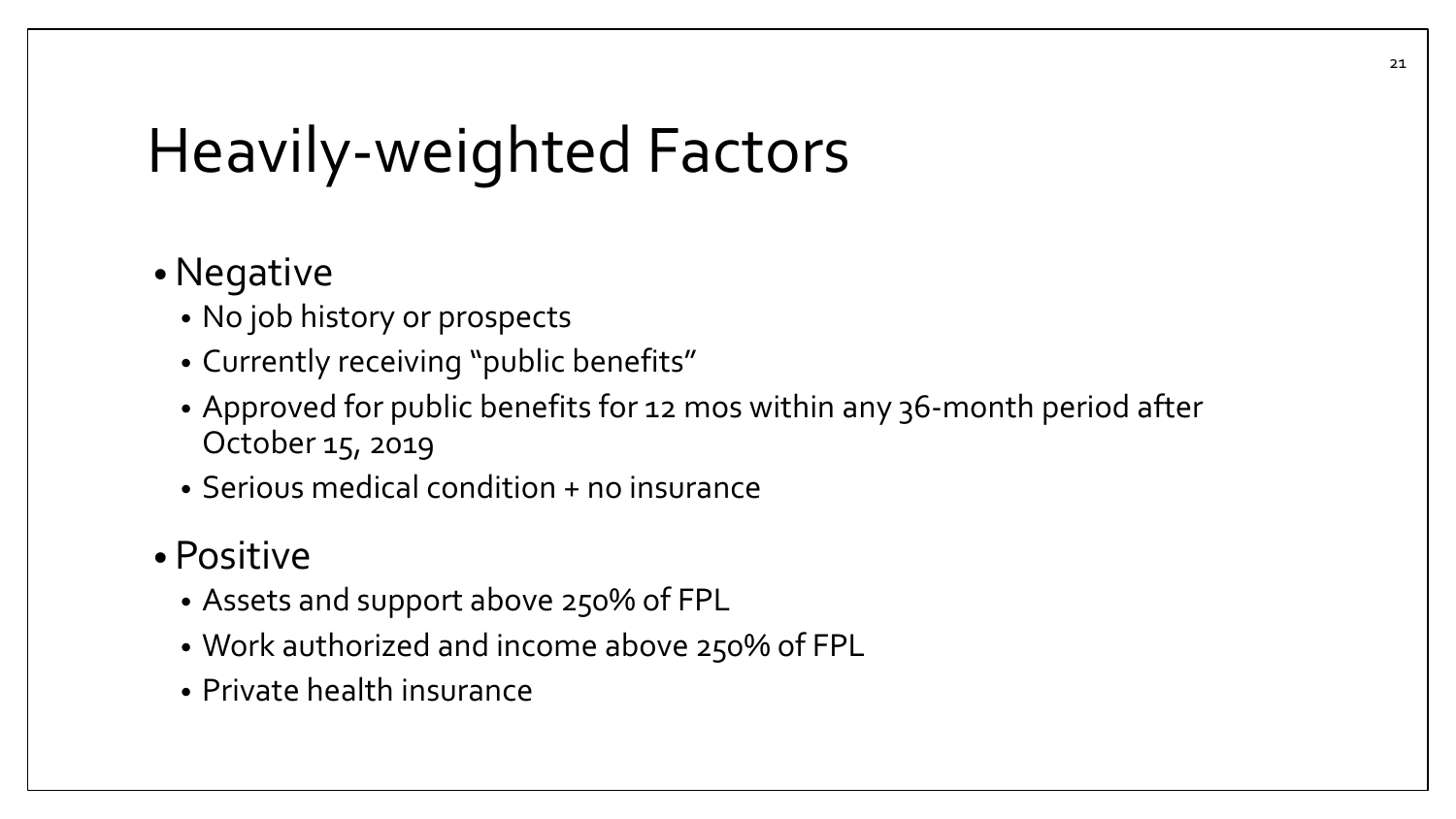# Affidavit of Support

•No longer primary factor

•USCIS to look at likelihood of sponsor to support applicant:

- Relationship of applicant and sponsor
- Joint residence of applicant and sponsor
- Whether sponsored other immigrants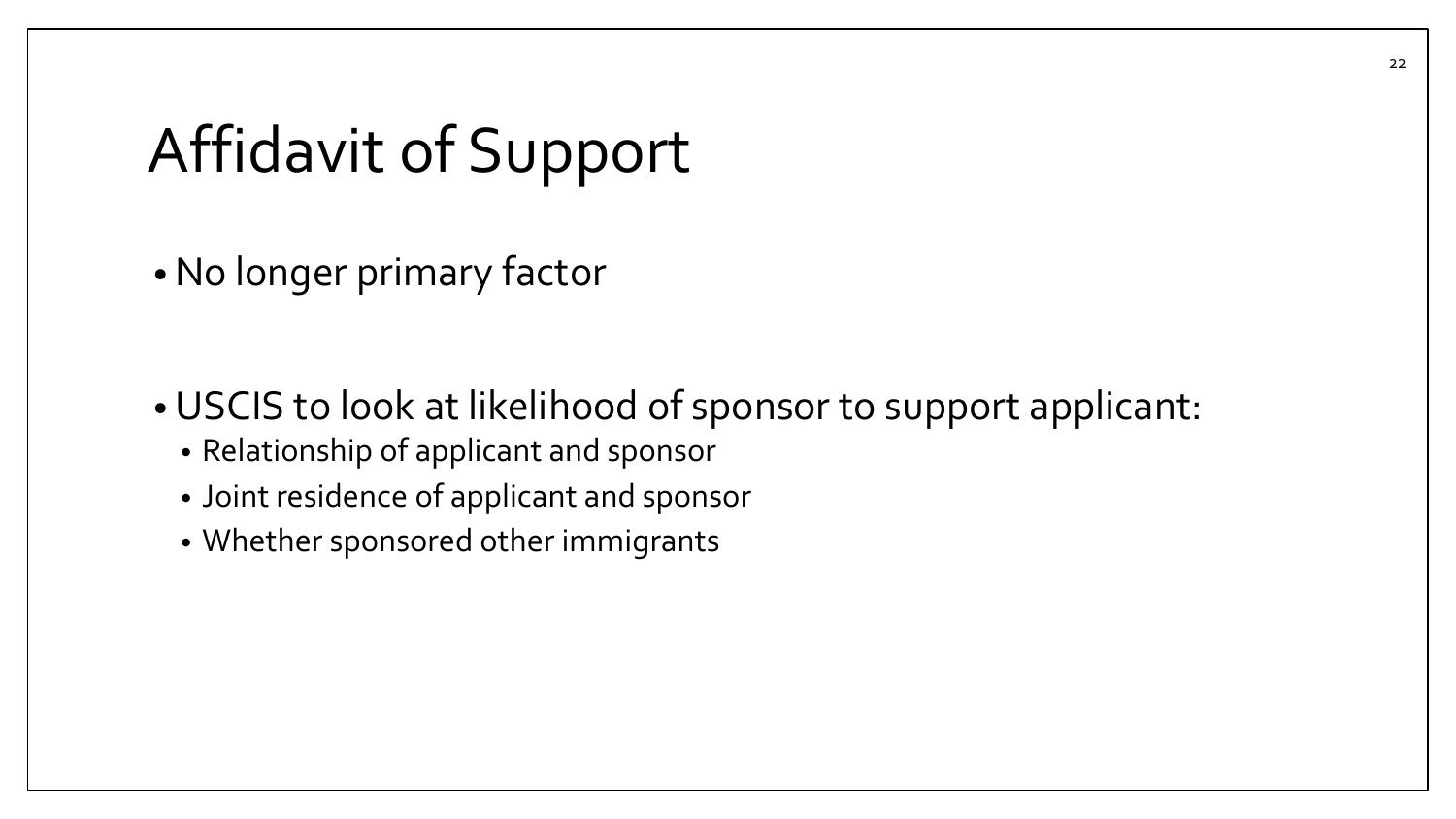### Public Charge Bonds Available

• For applicants found inadmissible based on public charge grounds

• Highly Discretionary

• Minimum \$8,100 bond

• Not available if heavily weighted negative factor exists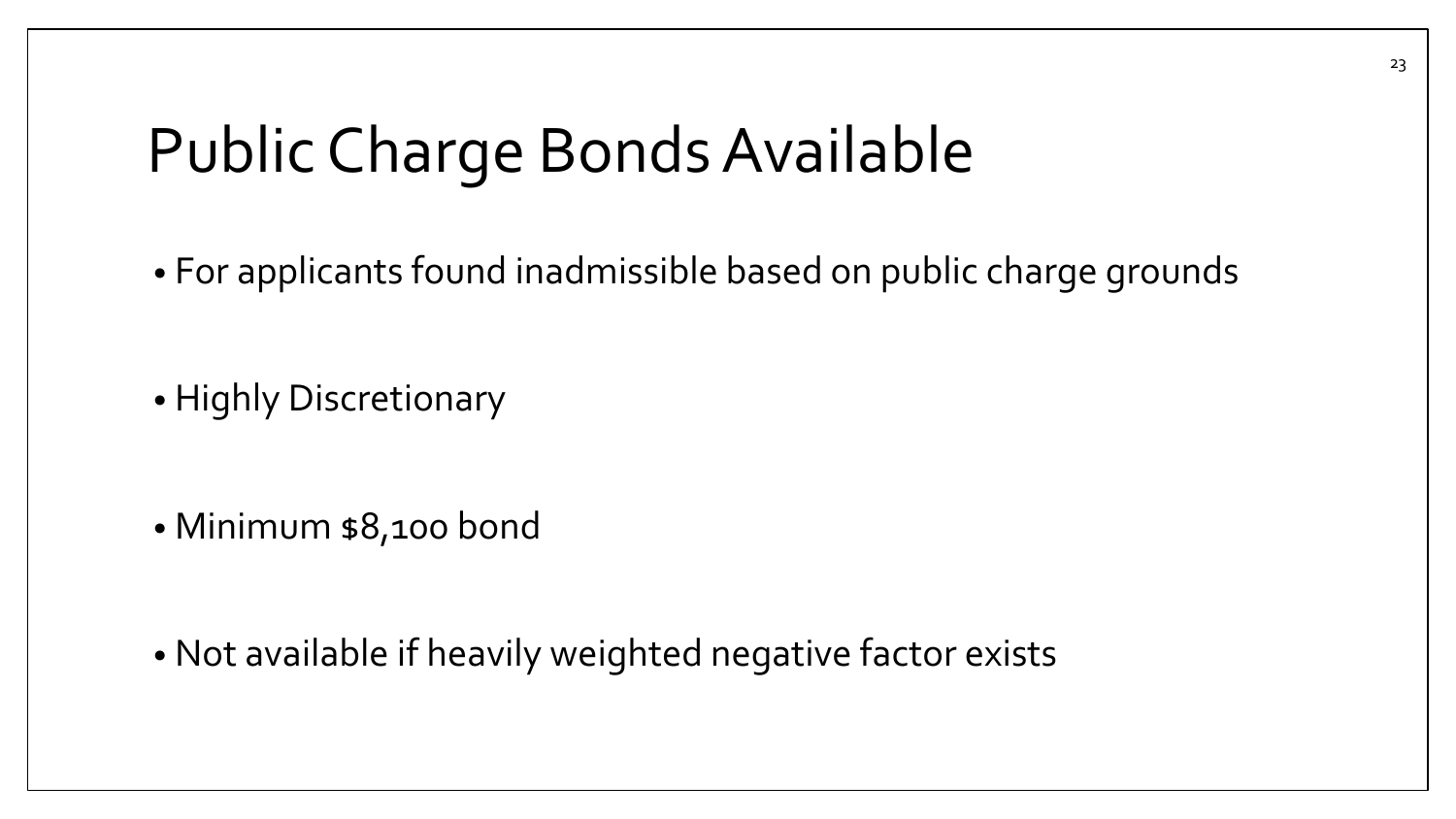### Case example #1

Susanna has been living in the U.S. with Temporary Protected Status since 2010. In 2014, she met and married a U.S. citizen, with whom she has 2 U.S. citizen children. In 2015, her husband filed a petition and an affidavit of support for her immigrant visa and green card. She received her green card in 2016 and now wants to start the application process to become a U.S. citizen.

She and her husband work and earn about \$3000/mo, putting them at about 145% FPL. Her husband and children receive SNAP. Her children receive MA. She also receives WIC for herself and the two children and child care subsidies. She and her husband receive Marketplace subsidies. She he received TANF when she was pregnant with her first child.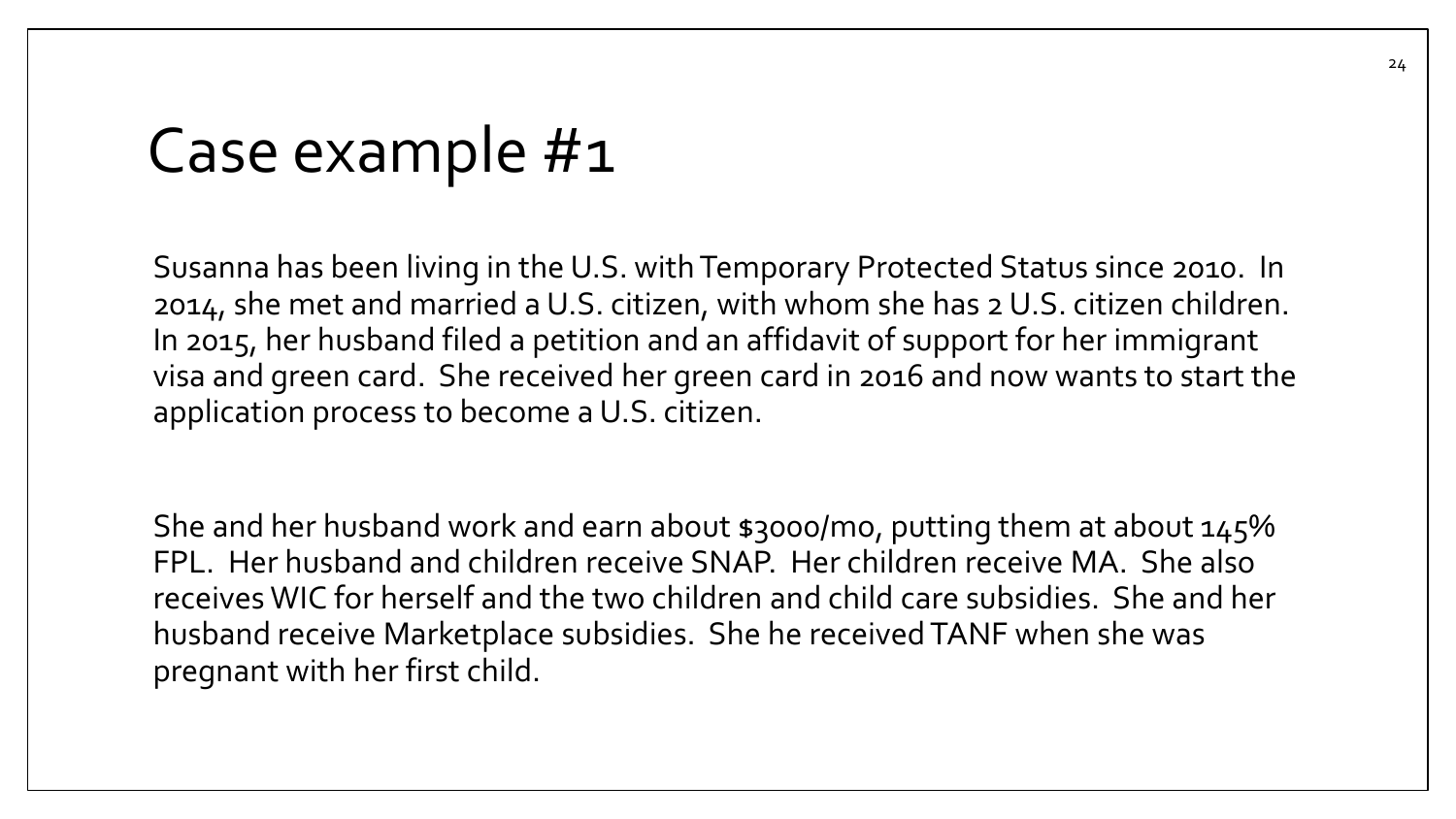### Case example #1

Is Susanna subject to a future public charge test?

• **NO!** There is no public charge test during US Citizenship application processes.

Might Susanna think that she and her family should stop using public benefits?

• **Yes!** Confusion and fear might lead her to believe that her family's use of benefits will cause her to be denied US Citizenship.

What should she do?

• Keep her and her family's benefits on! And get MA if she is pregnant.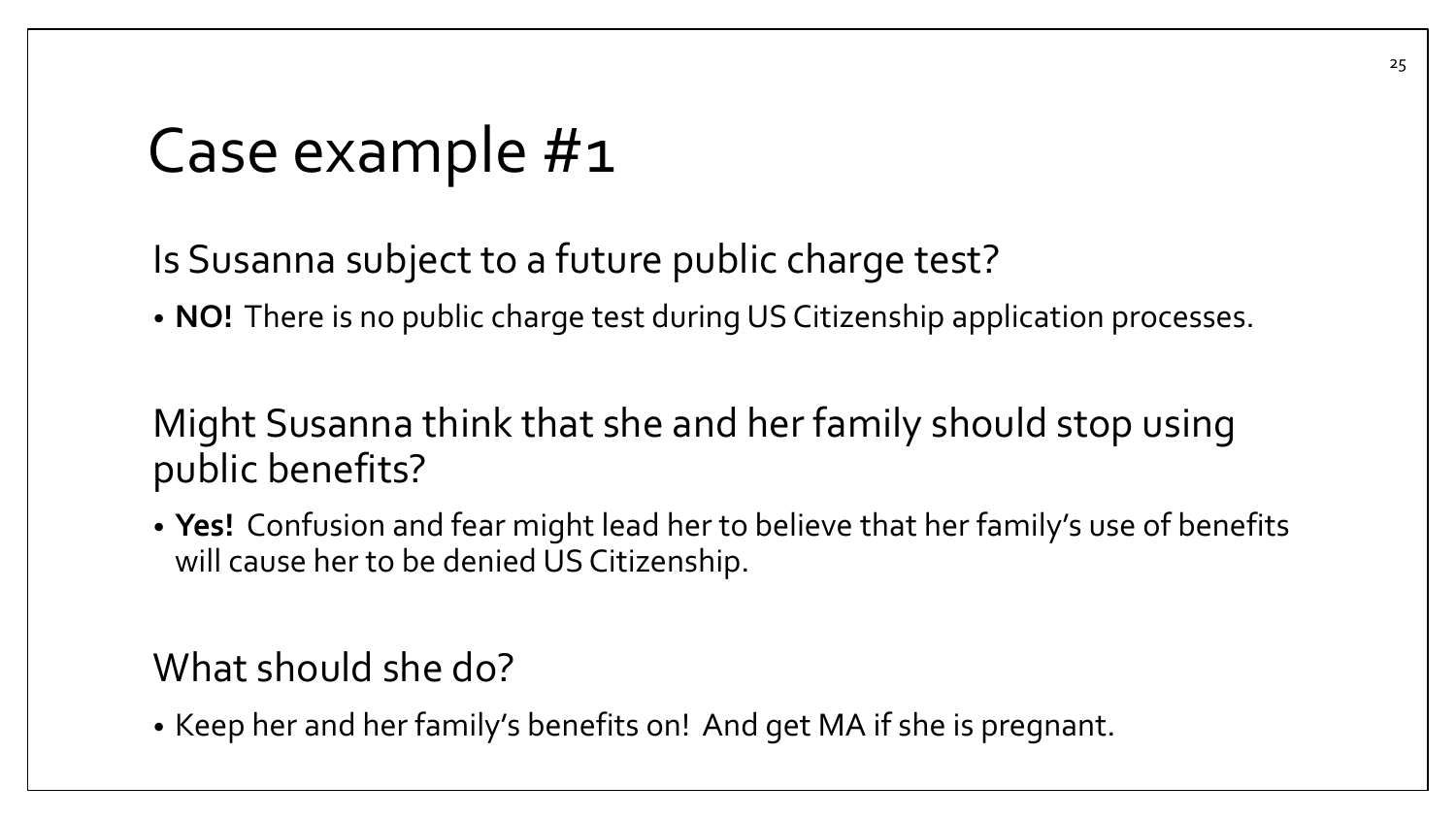### Case Example #2

Sandra has been living in the U.S. with Temporary Protected Status since 2010. In 2014, she met and married a U.S. citizen, with whom she has 2 U.S. citizen children. In August 2019, after hearing news that TPS for Sandra's country might be eliminated, she and her husband started looking into the process of filing a family petition and an affidavit of support for Sandra's immigrant visa and green card.

She and her husband work and earn about \$3000/mo, putting them at about 145% FPL. Her husband and children receive SNAP. Her children receive MA. She also receives WIC for herself and the two children and child care subsidies. She and her husband receive Marketplace subsidies. She received TANF when she was pregnant with her first child.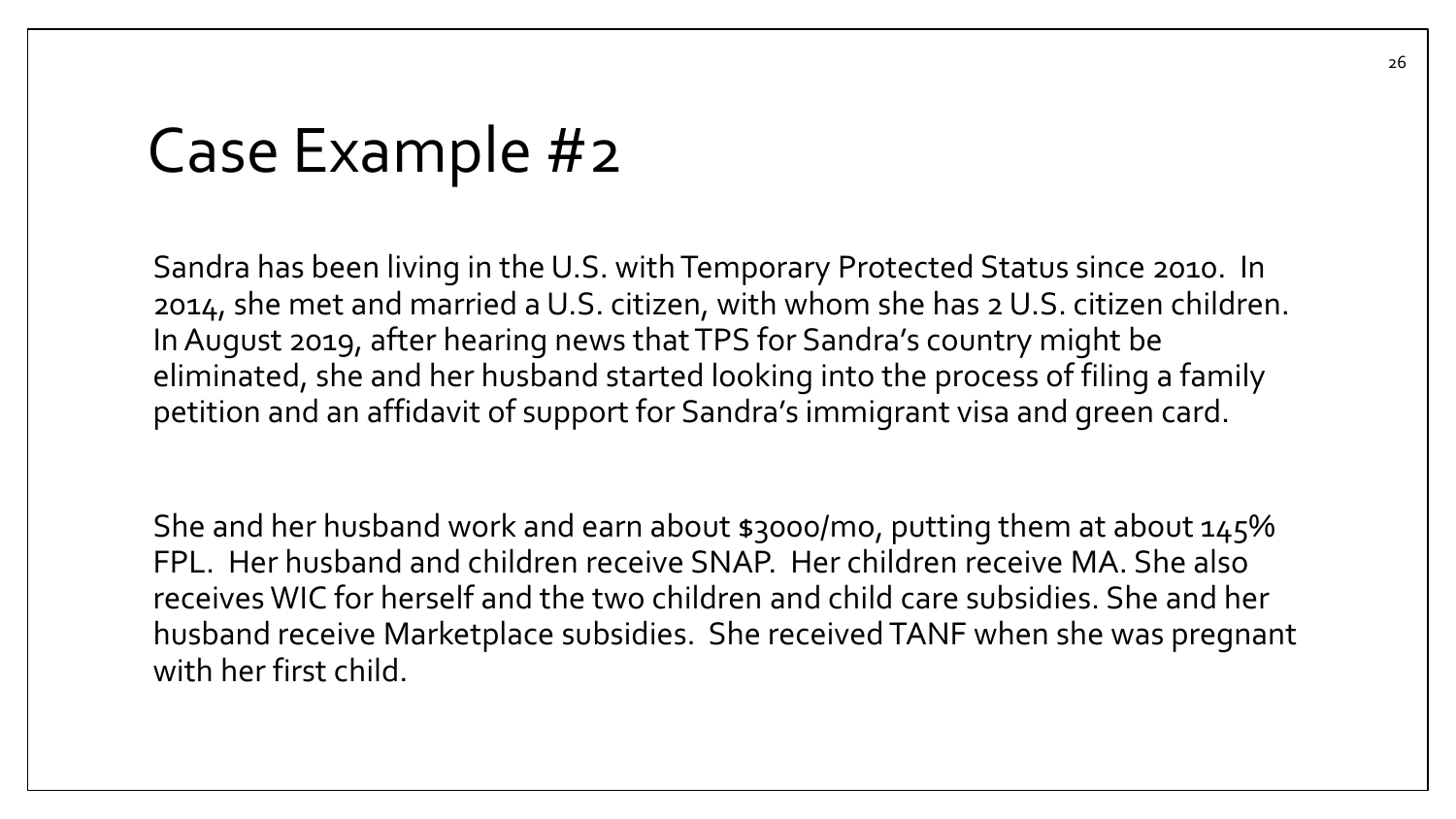#### Case Example #2

#### Is Sandra subject to a future public charge test?

• Yes. She will be subject to a USCIS public charge test during her visa and LPR application processes.

#### What should she do?

- Talk with an immigration attorney about filing the petition and AOS before Oct 15, 2019.
- If a petition and AOS is not filed by Oct 15:
	- Remember: new public charge rule does NOT consider family members' receipt of benefits. No reason for husband and kids not to get benefits.
	- Remember: new public charge rule does NOT consider receipt of Marketplace subsidies, WIC, or child care subsidies. No reason for anyone, including Sandra, to drop Marketplace subsidies, WIC or child care subsidies.
	- Remember: new public charge rule does NOT permit retroactive application. Her receipt of MA before October 15 will not be considered (it also would not be considered because it was MA for a pregnant woman).  $\,$
	- Remember: totality of the circumstances is still the rule. Her past receipt of TANF does not automatically make her a public charge (and might have been more than 36 months ago, so might not count at all) and she has significant factors that will be weighed positively during the public charge test.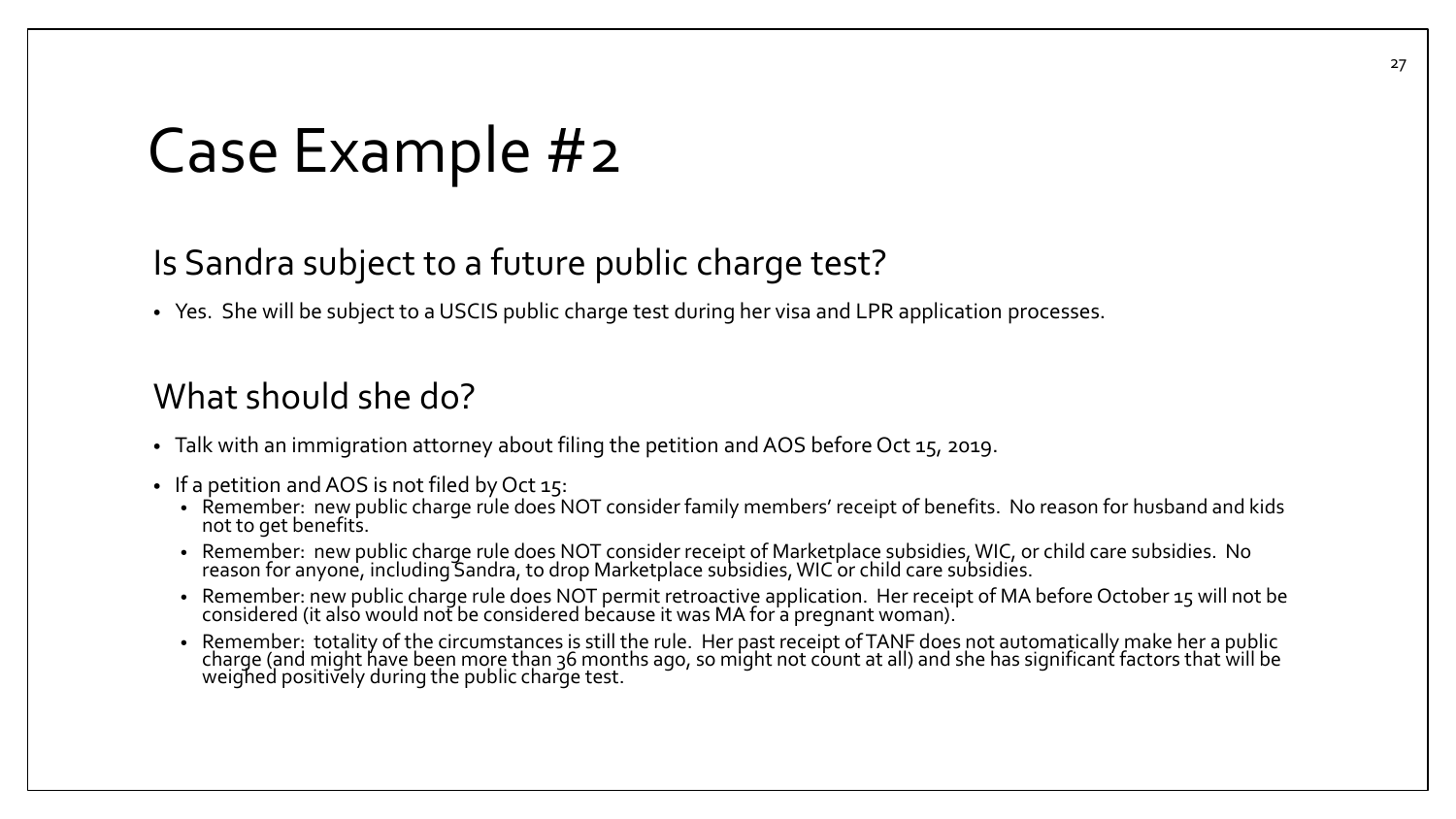### Case example #3

Sarah came to the U.S. on a temporary visa in January 2014. She applied for asylum and after 4 long years, her asylum application was approved in 2018. Now she would like to apply for a green card. She has been receiving SSI, SNAP, and MA since June 2019.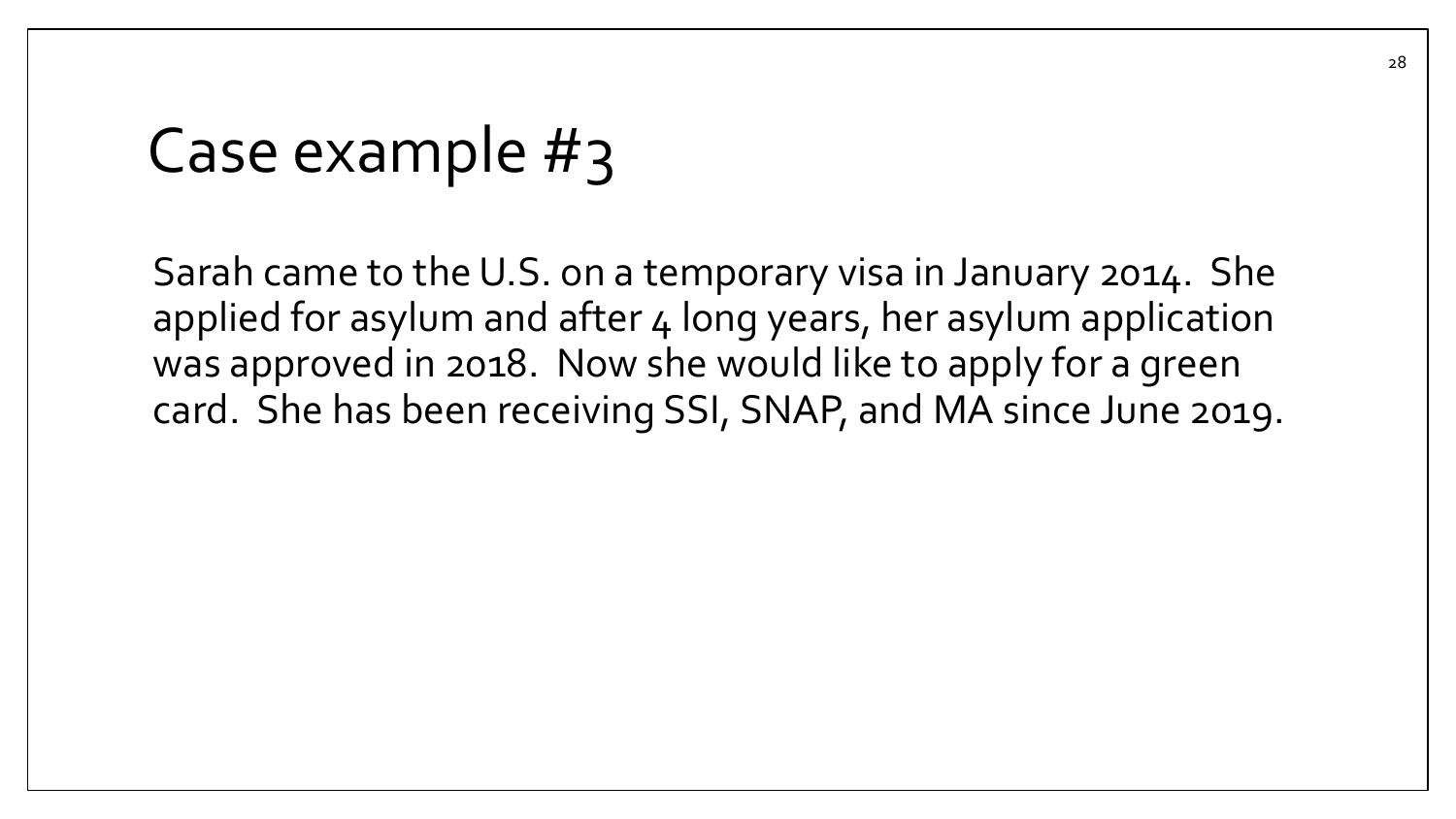### Case example #3

#### Is Sarah subject to a future public charge test?

• **NO!** Asylees are exempt from the public charge grounds o<u>f i</u>nadmissibility, so there will be no public charge test for Sarah when she applies for her green card. There is no public charge test for anyone who applies for US Citizenship, so Sarah will not be subject to a public charge test if she decides to become a US Citizen in the future.

#### Might Sarah think that she should stop receiving benefits?

• **Yes!** Confusion and fear might lead her to believe that her use of benefits will cause her to be denied a green card and US Citizenship.

#### What should she do?

• Keep her benefits on!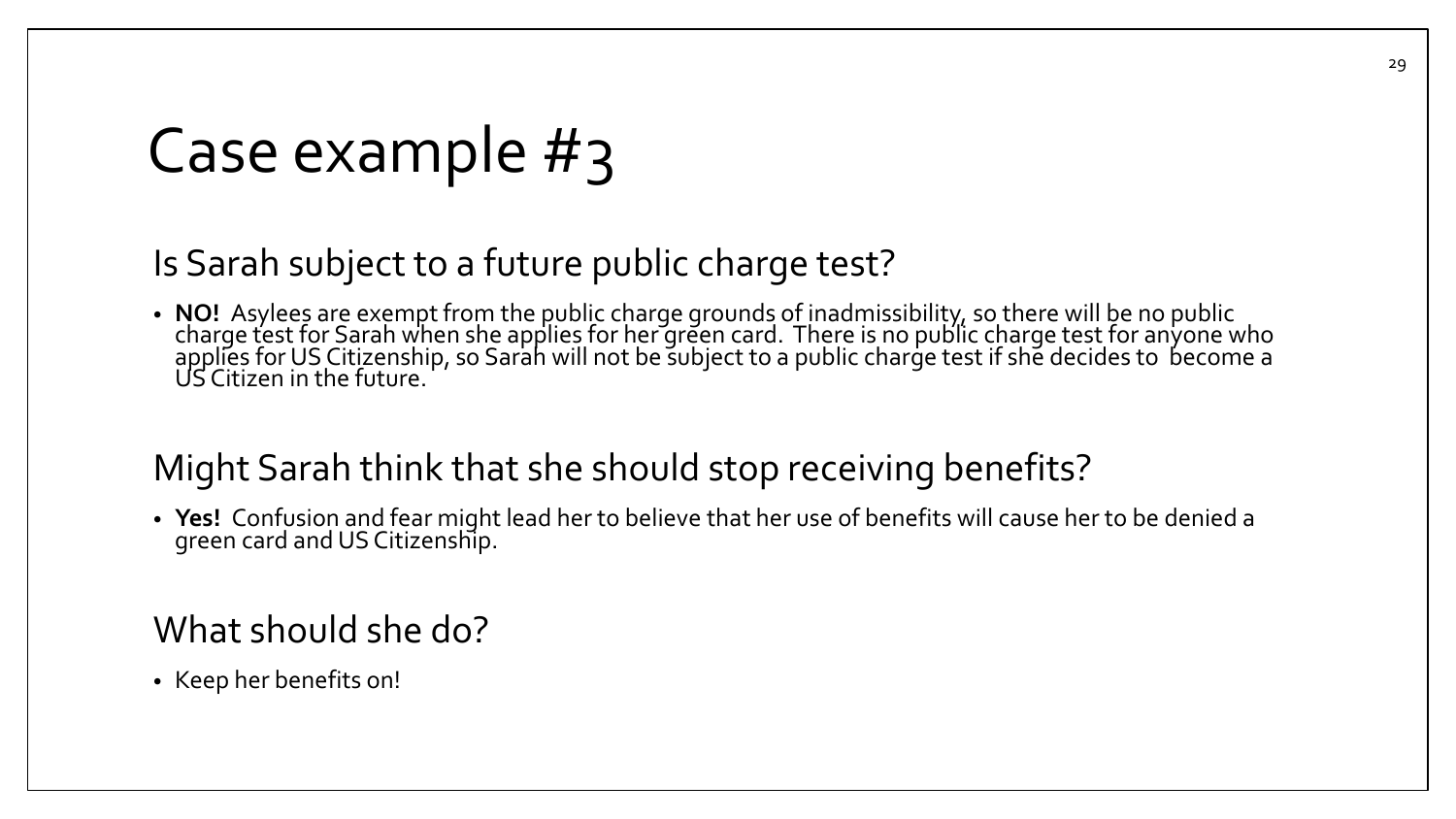#### Case Example #4

Sylvia came to the U.S. on a tourist visa years ago with her husband, Samuel. Their visas expired in 2014. They now have 2 U.S. citizen children and the family lives and works in the U.S. Their children receive SNAP, MA, and child care subsidy.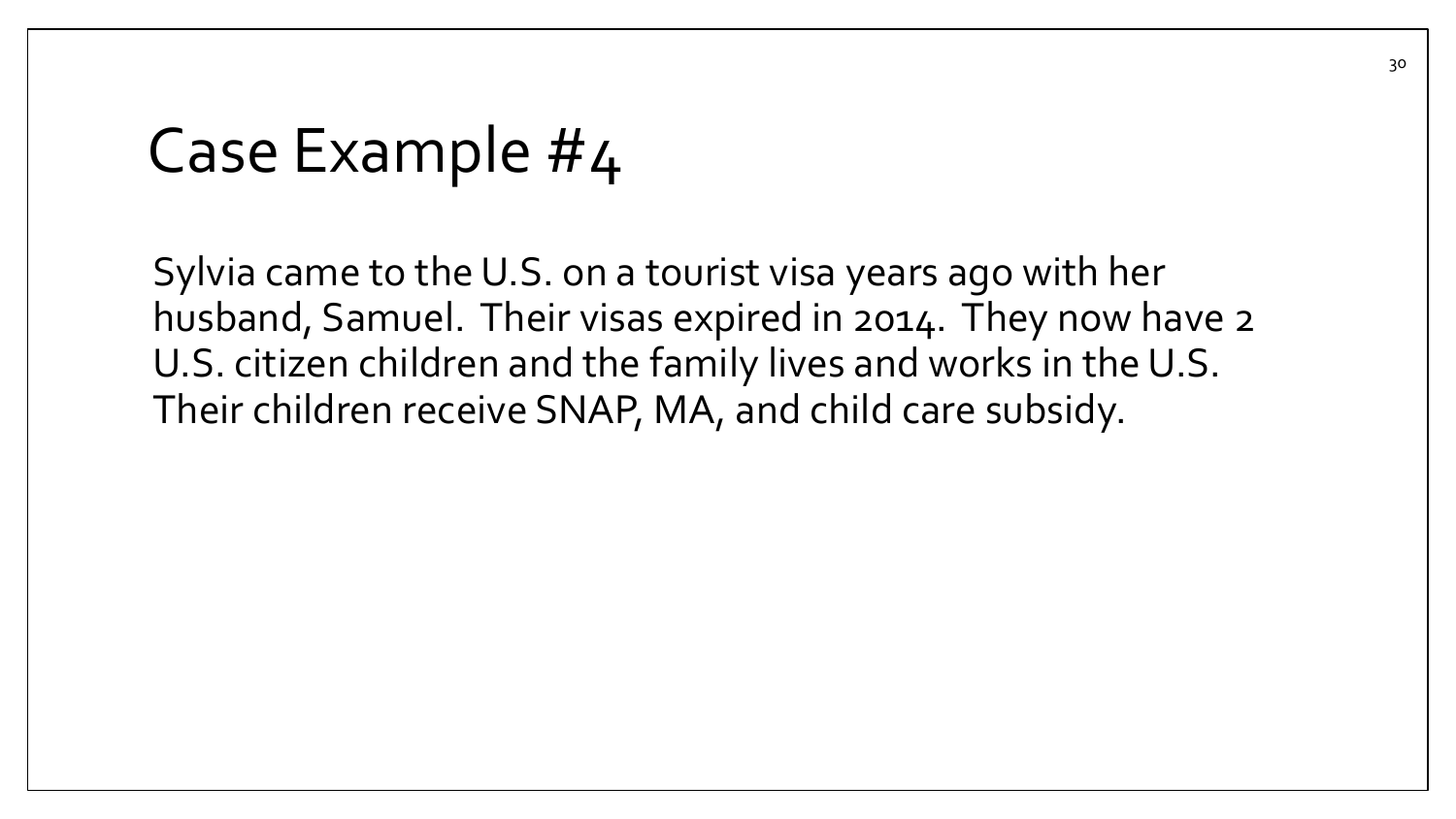### Case Example #4

#### Are Sylvia and Samuel subject to a future public charge test?

• There are no clear paths for either Sylvia or Samuel to get a visa or a green card in the U.S. If they will not be applying for a visa or a green card in the future, there is no public charge test in their future. Under current rules, many undocumented people do not have a public charge test in their future.

#### What should they do?

- Keep benefits on. Even if they become eligible for a visa or green card in the future and will be subject to a public charge test as part of that visa/green card application, there are no benefits they or their children can get that will increase their public charge risks.
	- Remember: new public charge rule does NOT consider family members' receipt of benefits. No reason for kids not to get benefits.
	- Remember: proposed rule does NOT consider any benefits that are available to people without status. For example, the new rule does not consider Emergency MA, WIC, charity care, or services like medical care at a FOHC or food at pantries/cupboards. There's no reason for Sylvia or Samuel not to receive benefits or services available to undocumented people if they become eligible for them.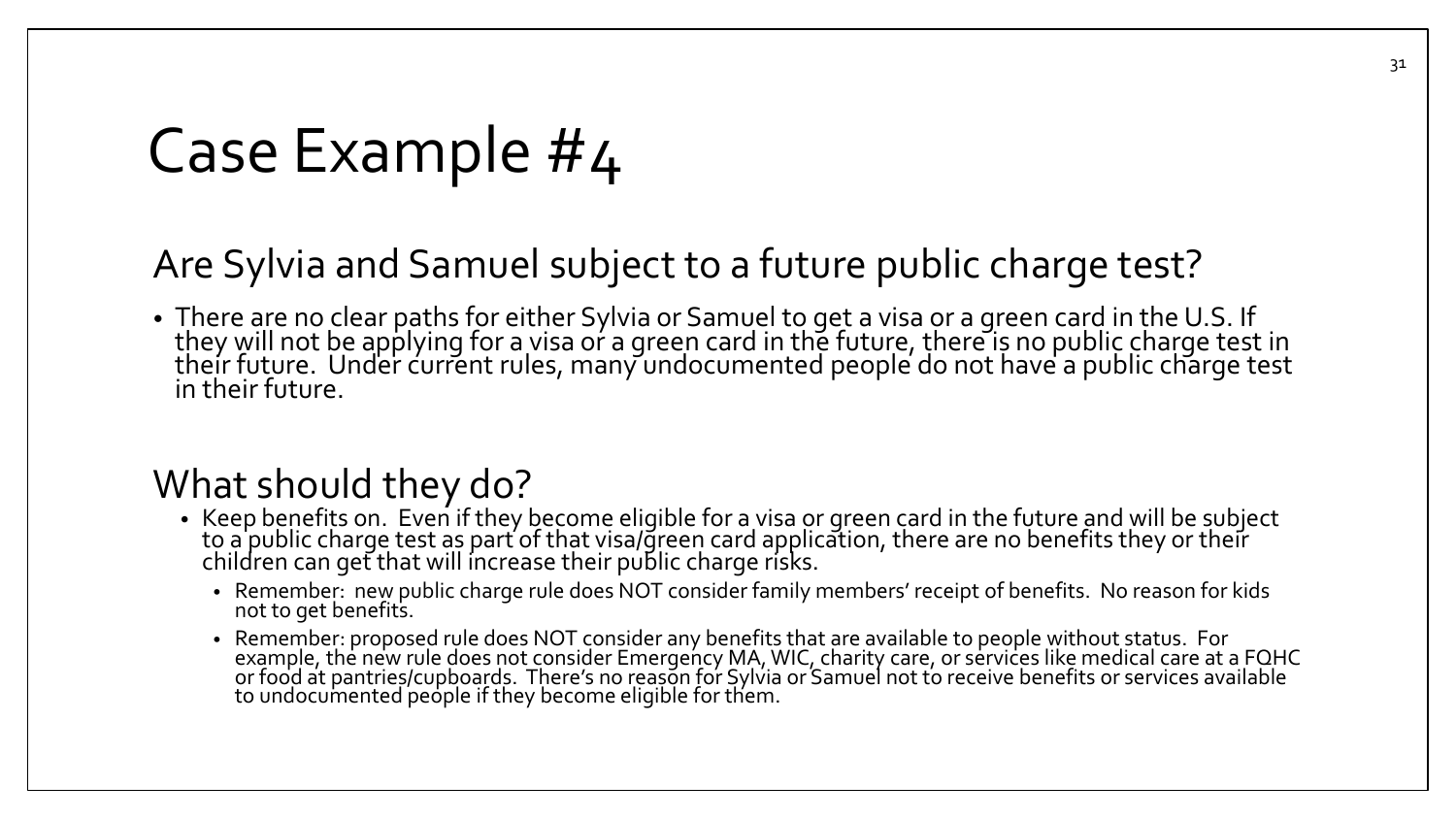# Current Public Charge Deportation Policy

- The policy for public charge deportation is more restrictive than the policy for public charge grounds of inadmissibility.
	- Received cash assistance or long-term care institutional care for reasons that existed before entering the U.S., and
	- Received cash assistance or long-term care less than 5 years after entering the U.S., and
	- Have a legal debt to the government agency that provided the cash or long-term care and received a demand for repayment within 5 years of entering the U.S., and
	- Refused to repay the benefit, and
	- The government filed a lawsuit to compel repayment and won in court.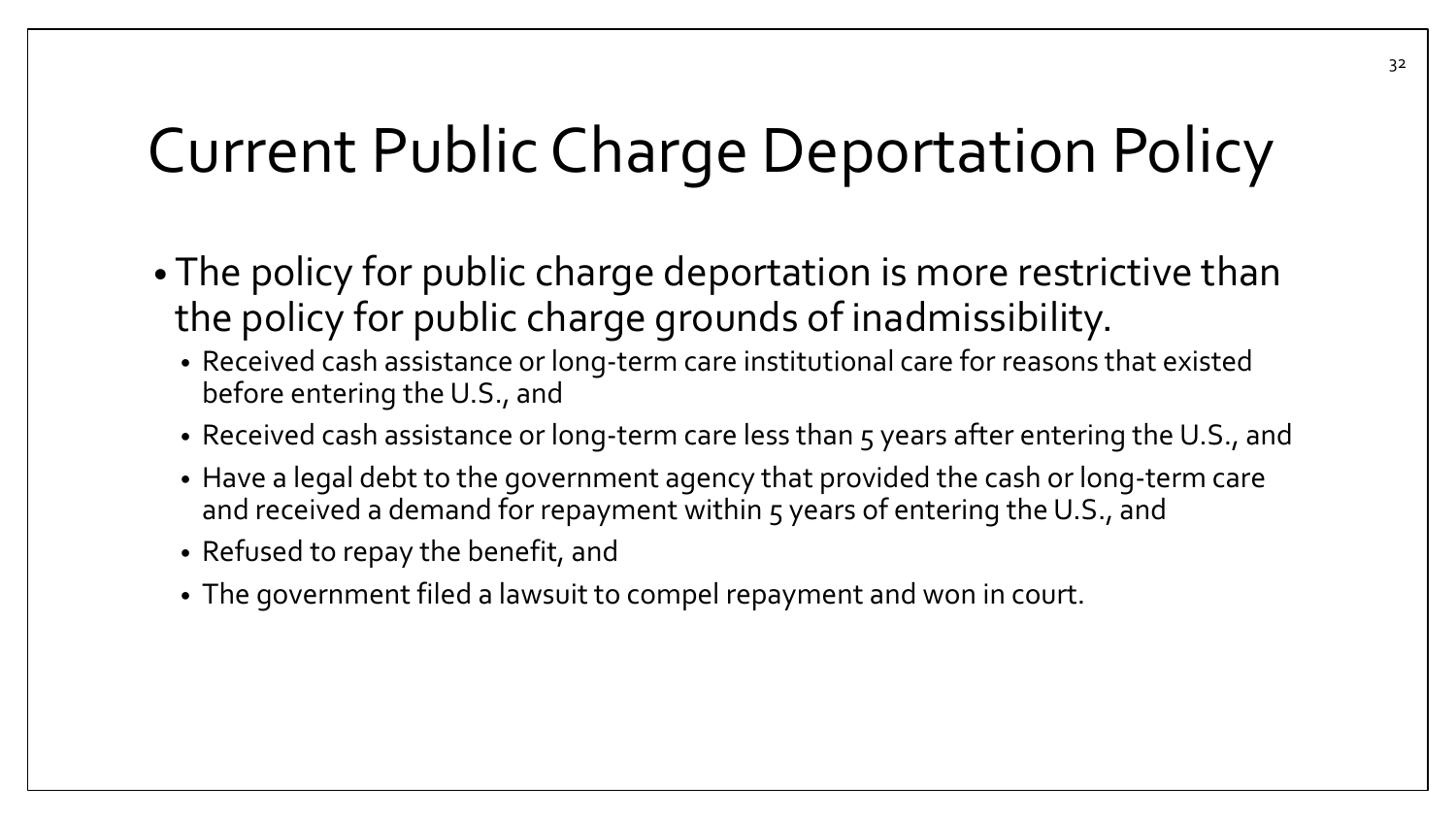# Current Public Charge Deportation Policy

- Why is public charge deportation so extremely rare?
	- The reason for the person becoming a public charge had to exist before the person got to the U.S. If an injury, pregnancy, or hardship that happens in the U.S. creates the need for cash assistance or long-term care, the person cannot be deported on public charge grounds.
	- Government agencies in PA aren't seeking repayment, let alone suing people to compel repayment, of cash assistance or long-term care.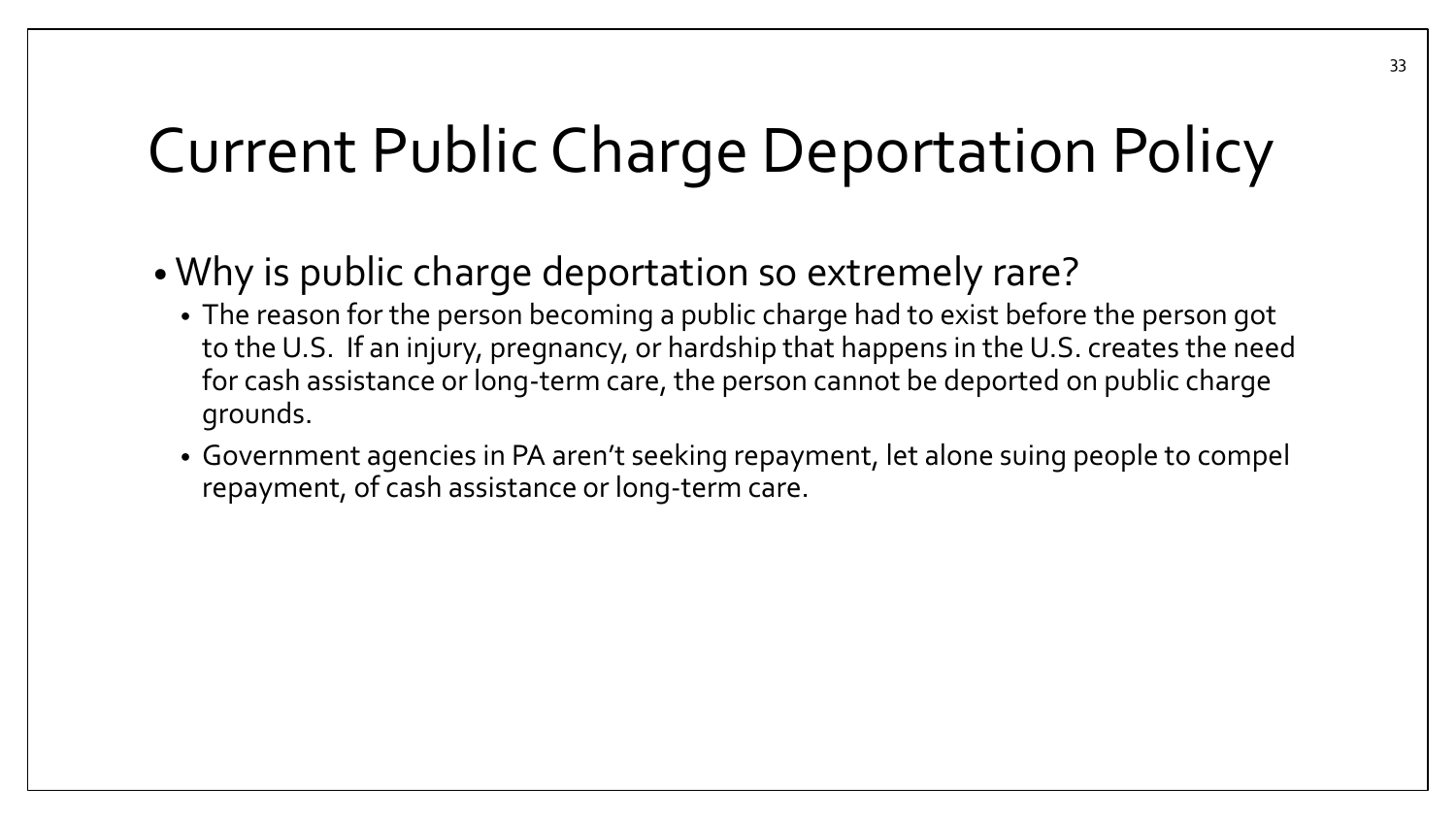# Talking with immigrants– some key points

- If applying for family-based immigration, do so before October 15th!
- Almost everyone who is eligible to receive public benefits can receive those benefits without risk. Talk with an expert before forgoing benefits.
- If you are at public charge risk, there is no reason for anyone in your family, including your children, to forgo public benefits.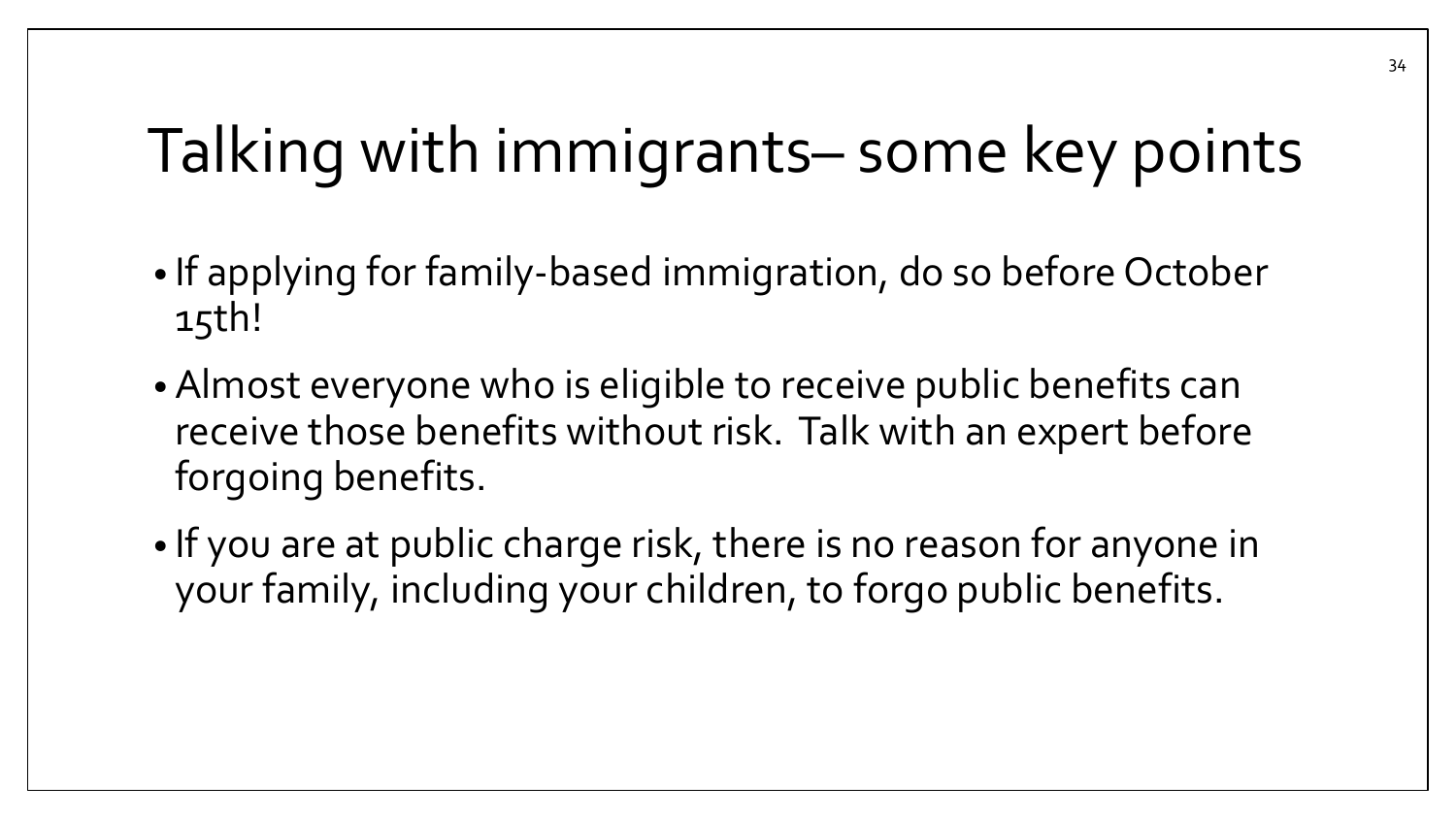# Talking with immigrants– some key points

- Low-income LPRs don't travel for 6 months+ outside the US
- No changes have been proposed to public charge deportation rules, and the rules that are currently in place are extremely restrictive and apply to almost no one.
- If you are applying for a visa from overseas, or you are helping a family member immigrate from overseas, talk with an immigration attorney. The Department of State public charge rules and processes are different than USCIS's.
- Advocates are fighting hard to prevent any changes to public charge rules. Stay tuned for updates on litigation.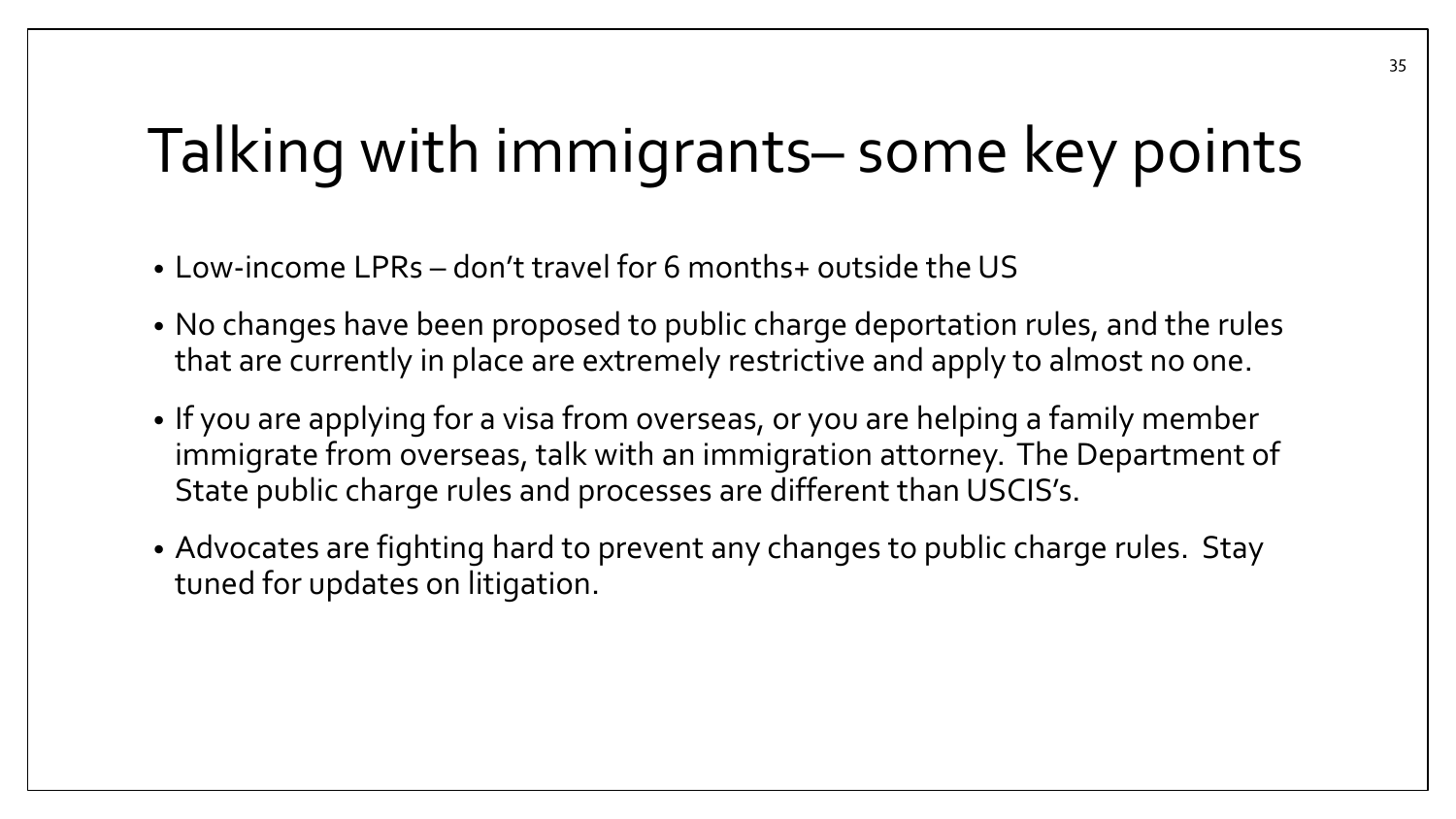# Advocacy

- Community outreach and education on new public charge rule.
- Story collection. Use [form on PICC website](https://docs.google.com/forms/d/e/1FAIpQLSeu2v_yOyGC9V68vqYPXBMJQfdOBDCXfPCp3I5eEumyyGE9XQ/viewform).
- Request meetings with Office of Management and Budget on DOJ public charge rule.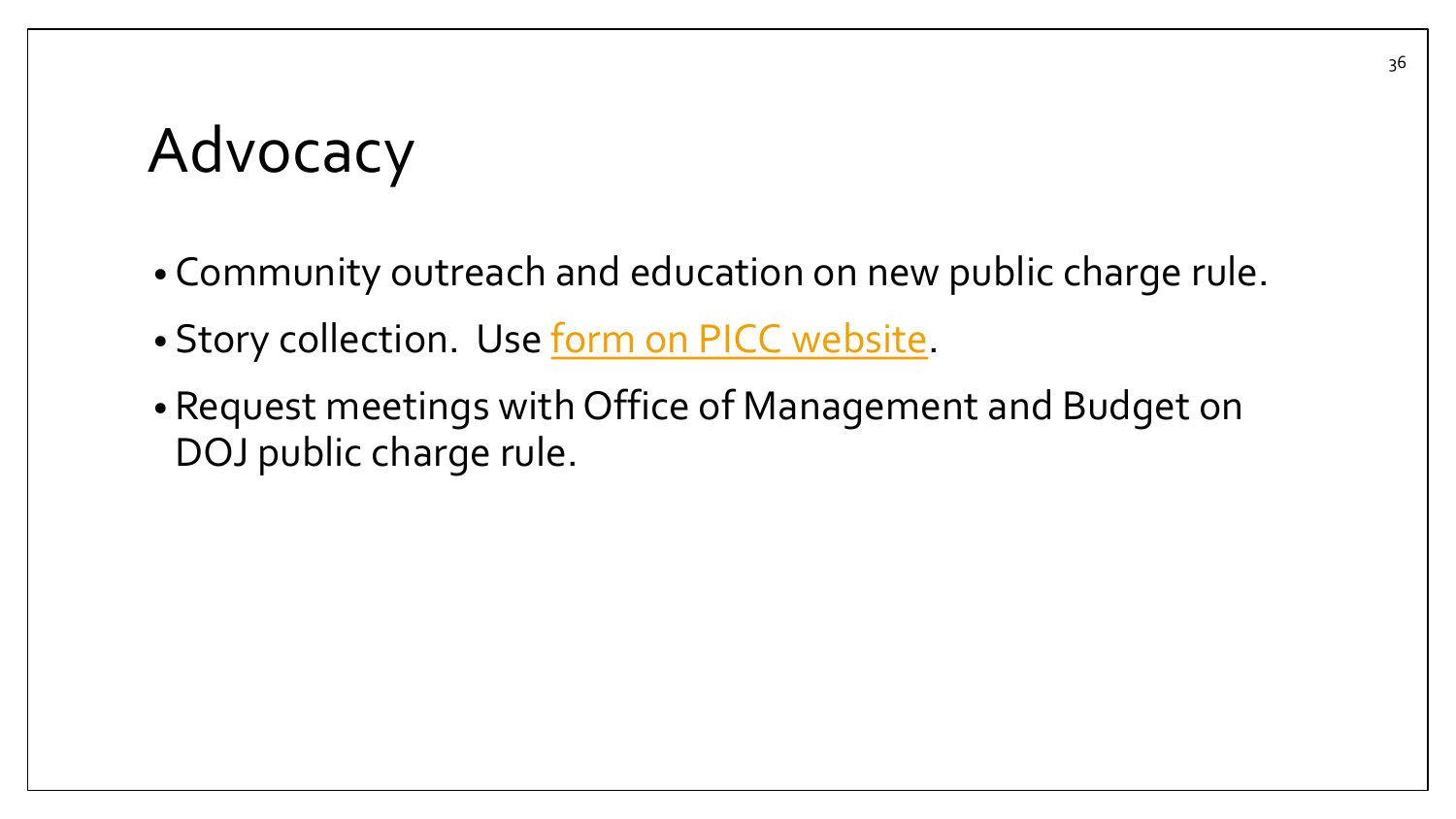### Tools and Resources

- PICC Public Charge page:<https://paimmigrant.org/toolbox/public-charge-toolkit/>
- Join NILC's and CLASP's "Protecting Immigrant Families" Campaign: [bit.ly/PIFCampaign](https://bit.ly/PIFCampaign)
- NILC info on changes to public charge policies during overseas consular [processing: https://www.nilc.org/issues/economic-support/public-charge](https://www.nilc.org/issues/economic-support/public-charge-changes-to-fam/)changes-to-fam/
- Public charge advocacy and outreach materials: [bit.ly/PIFresources](https://bit.ly/PIFresources)